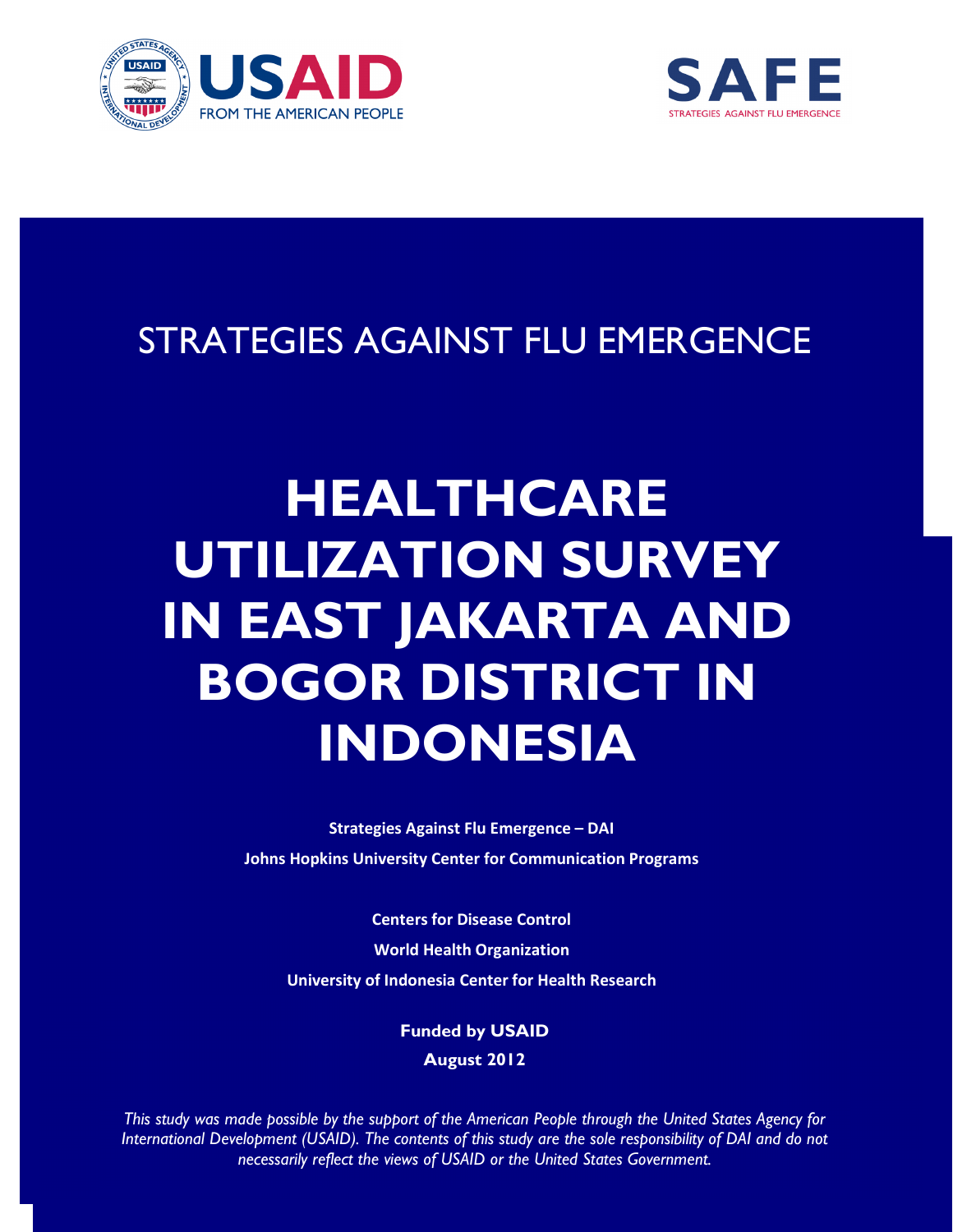# STRATEGIES AGAINST FLU EMERGENCE

# HEALTHCARE UTILIZATION SURVEY IN EAST JAKARTA AND BOGOR DISTRICT IN INDONESIA

Strategies Against Flu Emergence – DAI Johns Hopkins University Center for Communication Programs

Centers for Disease Control World Health Organization University of Indonesia Center for Health Research

| Title:                                          | Healthcare Utilization Survey in East Jakarta and<br>Bogor District in Indonesia |
|-------------------------------------------------|----------------------------------------------------------------------------------|
| Sponsoring office:                              | USAID/Indonesia<br>Office of Health                                              |
| Contracting officer's technical representative: | Artha Camellia                                                                   |
| Contract number:<br>Order number:               | AID-EDH-I-00-05-00004-00<br>AID-497-TO-11-00001                                  |
| Contractor:                                     | DAI                                                                              |
| DAI project number:                             | 1001470                                                                          |
| Submitted:                                      | August 2012                                                                      |

of USAID or the United States Government. The contents of this study are the sole responsibility of DAI and do not necessarily reflect the views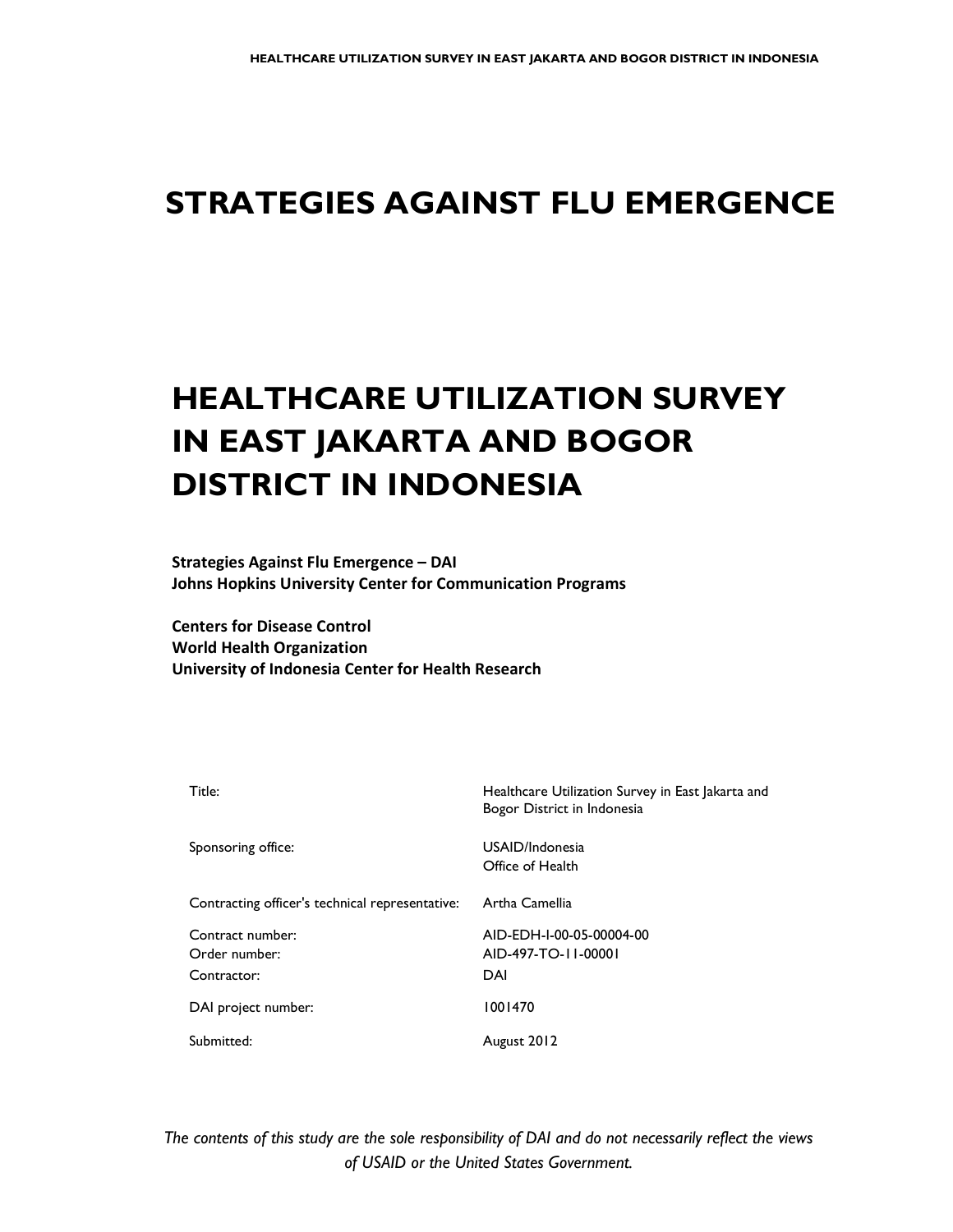# ACKNOWLEDGEMENTS

This study was conducted as part of the USAID-funded Strategies Against Flu Emergence (SAFE) project (contract # AID-EDH-I-00-05-00004-00), in support of the Government of Indonesia's efforts to reduce the impact of avian influenza (H5N1) on humans and animals. Many people contributed to the research design, implementation and analysis for this study.

Special acknowledgments to Douglas Storey, Yunita Wahyuningrum and Jennifer Kreslake at JHU-CCP, who led the design of the study, supervised the fieldwork and analyzed the findings.

Thanks to Timothy M. Uyeki, Aaron D. Storms, Kathryn Lafond, Danielle A. Iuliano and Yekti Praptiningsih at CDC Atlanta and CDC Jakarta; and to Graham Tallis and Oratai Rauyajin at WHO for substantial input on the design of the study and the survey instrument. Special thanks to Aaron D. Storms for his assistance with the sample design.

At USAID/Jakarta, Artha Camellia, Bambang Heryanto and Kendra Chittenden helped shape the direction of the study and provided keen insight on the interpretation of the results.

At the University of Indonesia Center for Health Research (PPK-UI), Christiana Rialine, Fitra Yelda and their team coordinated all the fieldwork and data management.

Thanks to the DAI and JHU-CCP staff who also helped to shape the study, develop the instruments, and manage the day-to-day implementation of this study – Maria I. Busquets, Basil Safi, Rekha Lal, Heri Haerudin and Gabrielle Hunter.

Finally, a special thank you to the local governments of East Jakarta and the district of Bogor for allowing us to conduct interviews and collect data in their jurisdictions.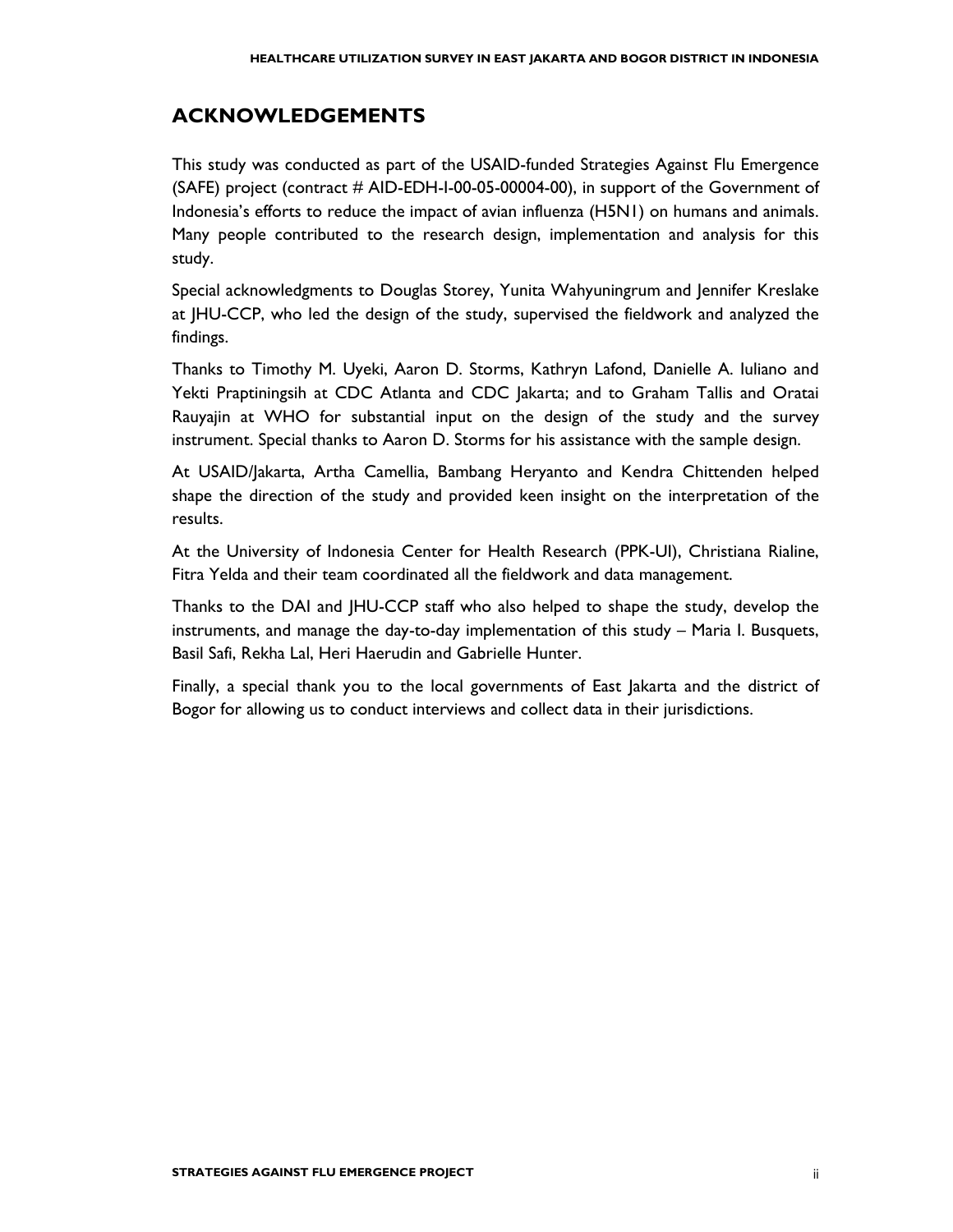# TABLE OF CONTENTS

| <b>ACKNOWLEDGEMENTS</b>                | ii              |
|----------------------------------------|-----------------|
| <b>ABBREVIATIONS AND ACRONYMS</b>      | iv              |
| <b>BACKGROUND</b>                      |                 |
| <b>OBJECTIVES</b>                      |                 |
| <b>KEY FINDINGS</b>                    | $\overline{2}$  |
| <b>METHODOLOGY</b>                     | 4               |
| <b>DESCRIPTION OF SAMPLE</b>           | 8               |
| <b>FINDINGS</b>                        | $\overline{10}$ |
| <b>CONCLUSIONS AND RECOMMENDATIONS</b> | 17              |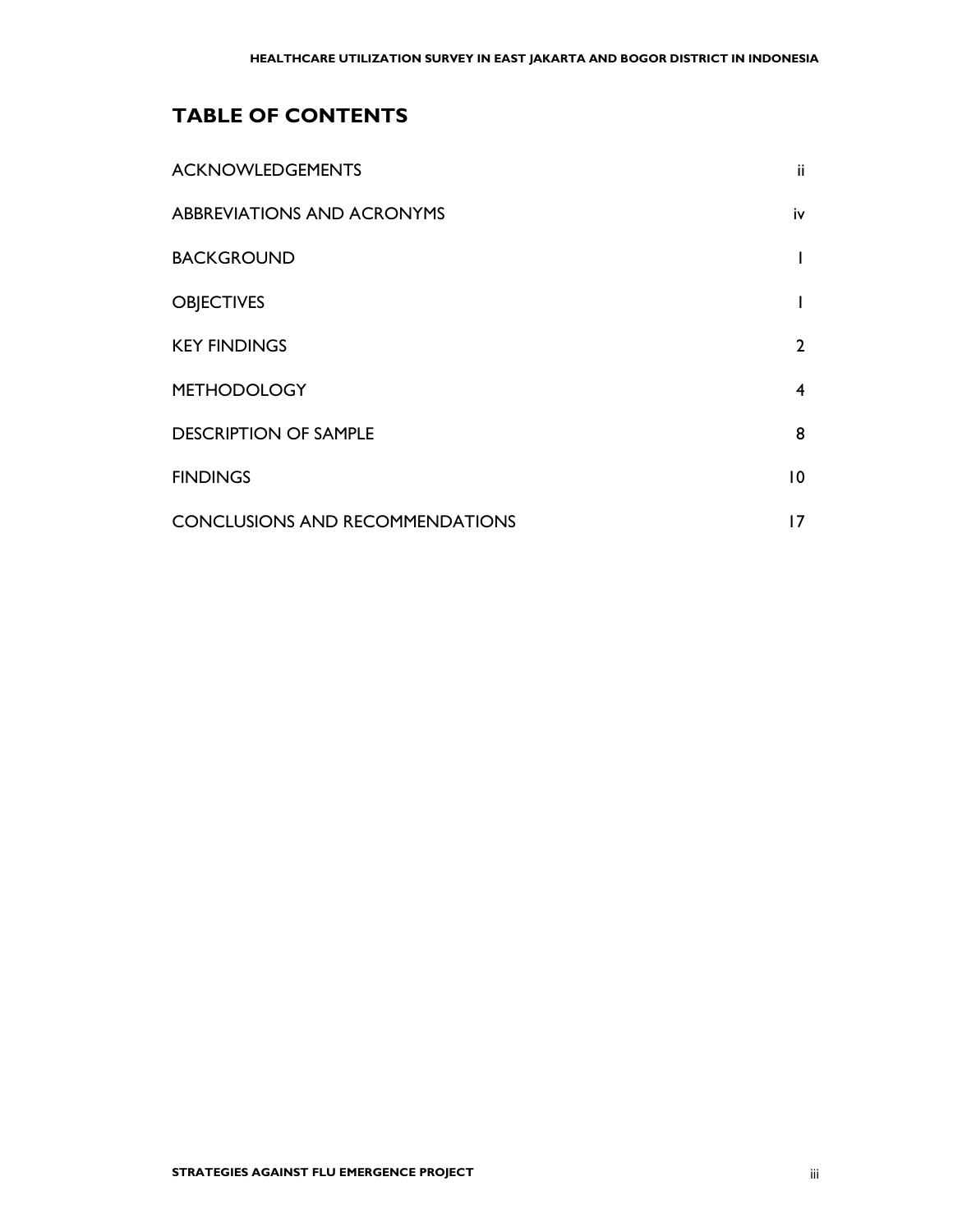# ABBREVIATIONS AND ACRONYMS

| ΑI             | Avian Influenza                                                                             |
|----------------|---------------------------------------------------------------------------------------------|
| <b>CDC</b>     | <b>Centers for Disease Control</b>                                                          |
| DAI            | Development Alternatives, Inc.                                                              |
| <b>HUS</b>     | <b>Healthcare Utilization Survey</b>                                                        |
| IЦ             | Influenza-like Illness                                                                      |
| <b>JHU-CCP</b> | Johns Hopkins Bloomberg School of Public Health, Center for<br><b>Communication Program</b> |
| <b>PPK-UI</b>  | University of Indonesia Center for Health Research                                          |
| <b>PPS</b>     | Probability Proportionate to Size                                                           |
| RT.            | Rukun Tetangga (subdivision of neighborhood ward)                                           |
| <b>RW</b>      | Rukun Warga (neighborhood ward)                                                             |
| <b>SAFE</b>    | Strategies Against Flu Emergence                                                            |
| <b>SARI</b>    | Severe Acute Respiratory Infection                                                          |
| <b>USAID</b>   | United States Agency for International Development                                          |
| <b>WHO</b>     | <b>World Health Organization</b>                                                            |
|                |                                                                                             |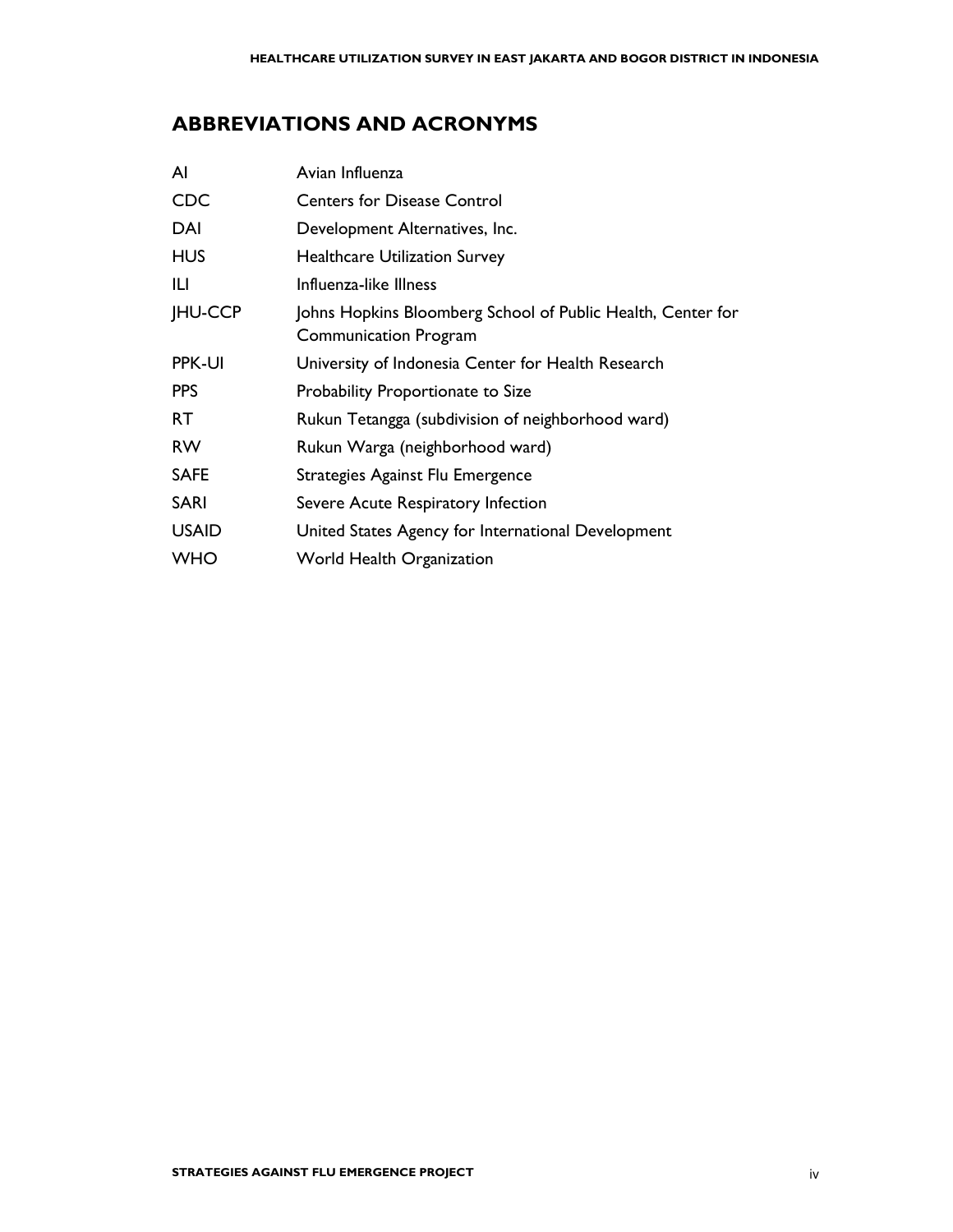## **BACKGROUND**

Infection from H5N1, the highly pathogenic avian influenza (AI) virus, results in high case fatality rates. Indonesia has the highest number of confirmed human cases of AI and one of the highest case fatality rates in the world, standing at 83% as of May 29, 2012.<sup>1</sup> This high case fatality rate is widely attributed to delays in care seeking, diagnosis and initiation of treatment for respiratory disease.

Respiratory disease and influenza-like illnesses (ILIs) are extremely common in Indonesia and experts estimate that the actual number of H5N1 cases is several times higher than the confirmed total with many cases unidentified, misidentified, or unreported. The western half of Java accounts for more than 68% of all human cases of AI in Indonesia. While H5N1 is not readily transmitted among humans, the virus is endemic in animal populations in Indonesia, raising the possibility that H5N1 could at some point evolve into a form more easily transmissible between humans, causing a pandemic that could kill millions. Direct and indirect exposure to live and domesticated birds, poultry waste, and poultry in wet markets is extremely common throughout Indonesia.

The USAID-funded Strategies Against Flu Emergence (SAFE) project is designed to reduce this risk by simultaneously working to (i) improve biosecurity practices in the poultry industry to reduce bird-bird transmission, (ii) improve hygiene and poultry handling practices among the general public to reduce bird-human transmission, and (iii) encourage rapid care seeking and faster initiation of appropriate treatment as soon as possible following the onset of symptoms of respiratory disease.

Under the umbrella of the SAFE project and in conjunction with the Atlanta and Jakarta offices of the Centers for Disease Control (CDC) and the World Health Organization (WHO) in Indonesia, a community-based household survey was conducted in East Jakarta Municipality and in Bogor District, West Java.

# **OBJECTIVES**

l

The Healthcare Utilization Survey (HUS) was designed to generate estimates of the seasonal influenza disease burden and to determine the proportion of people with ILI that seek care, their understanding of the signs and symptoms that indicate the need for care, and decision-making about when and where to seek care for respiratory illness. The HUS findings will be used in conjunction with enhanced surveillance data collected in a separate study by CDC Jakarta to develop disease burden estimates for

<sup>&</sup>lt;sup>1</sup> See www.who.int/influenza/human\_animal\_interface/H5N1\_cumulative\_table\_archives/en/index.html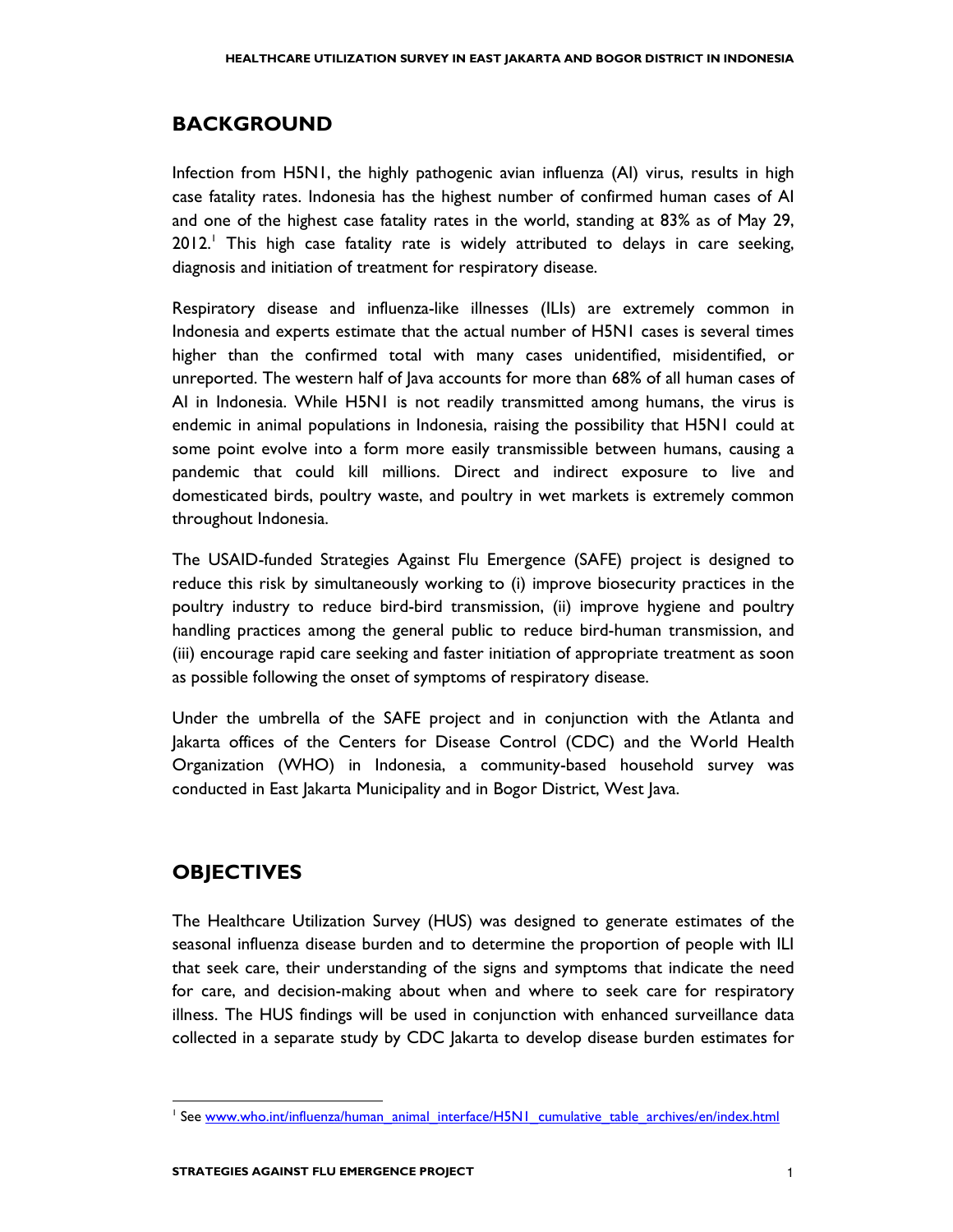seasonal influenza among East Jakarta residents who present as outpatients with ILI or as hospitalized patients with SARI (for example, pneumonia). $<sup>2</sup>$ </sup>

The HUS survey also aims to understand perceptions about exposure to birds and of the risk of H5N1 transmission. The survey findings will be used to inform preventive education strategies at the community level, which aim to reduce bird-human transmission of the H5N1 virus and reduce delays in seeking care that can lead to unnecessarily high mortality rates.

Through a competitive procurement process, Pusat Penelitian Kesehatan Universitas Indonesia (Center for Health Research at the Faculty of Public Health, University of Indonesia, or PPK-UI) was selected as the research agency to conduct the HUS fieldwork in East Jakarta Municipality and Bogor District.

### KEY FINDINGS

There were six key findings of the HUS study.

- 1. Individuals frequently do not seek care at a healthcare facility when they have a fever or cough, or suffer difficulty breathing, even if they are aware that they need immediate treatment for these symptoms.
- 2. Households express a preference for self-treatment for respiratory symptoms using over-the counter medications from pharmacies or giving medicines and fluids at home.
- 3. Routine contact with birds in the home can diminish perceptions of risk, leading to a lower likelihood of seeking care for potential symptoms of avian influenza (AI).
- 4. Households with the highest exposure (i.e., those allowing poultry to roam freely indoors) demonstrated:
	- Weaker beliefs in the need for immediate treatment for respiratory symptoms,
	- Lower self-efficacy in seeking medical care when needed,
	- Lower self-efficacy in protecting themselves and their families from AI,
	- Less knowledge of the sources of exposure, and
	- Greater likelihood of using traditional remedies instead of healthcare facilities.
- 5. High self-efficacy about seeking care when needed is influenced by:
	- Greater knowledge of the exposure routes of AI, and
	- Higher perception of the severity of AI.

l

 $2$  CDC Atlanta provided these calculations; analysis is in progress.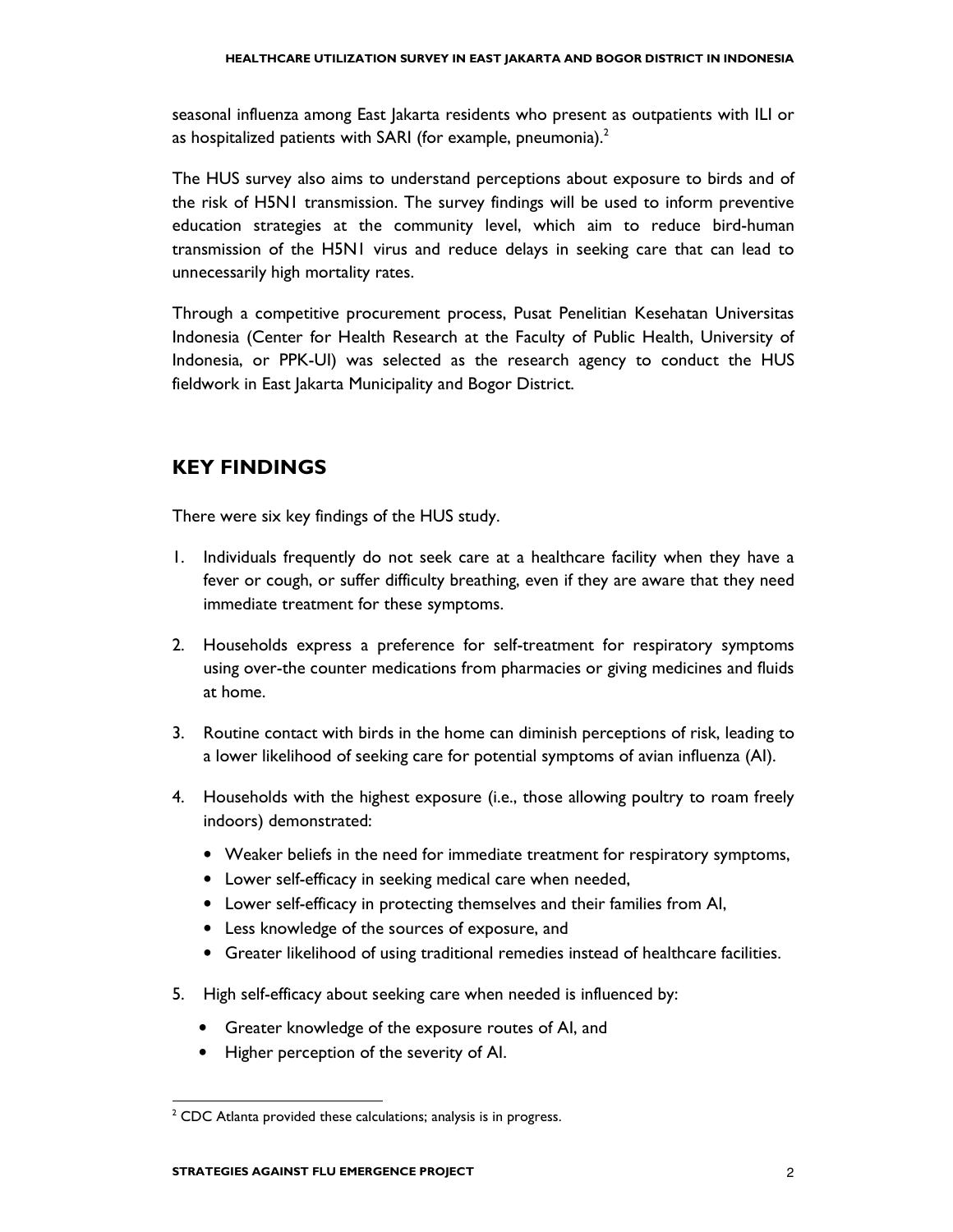- 6. Shorter waiting time before seeking care is influenced by:
	- Greater knowledge of the exposure routes of AI, and
	- Higher self-efficacy about seeking care when needed.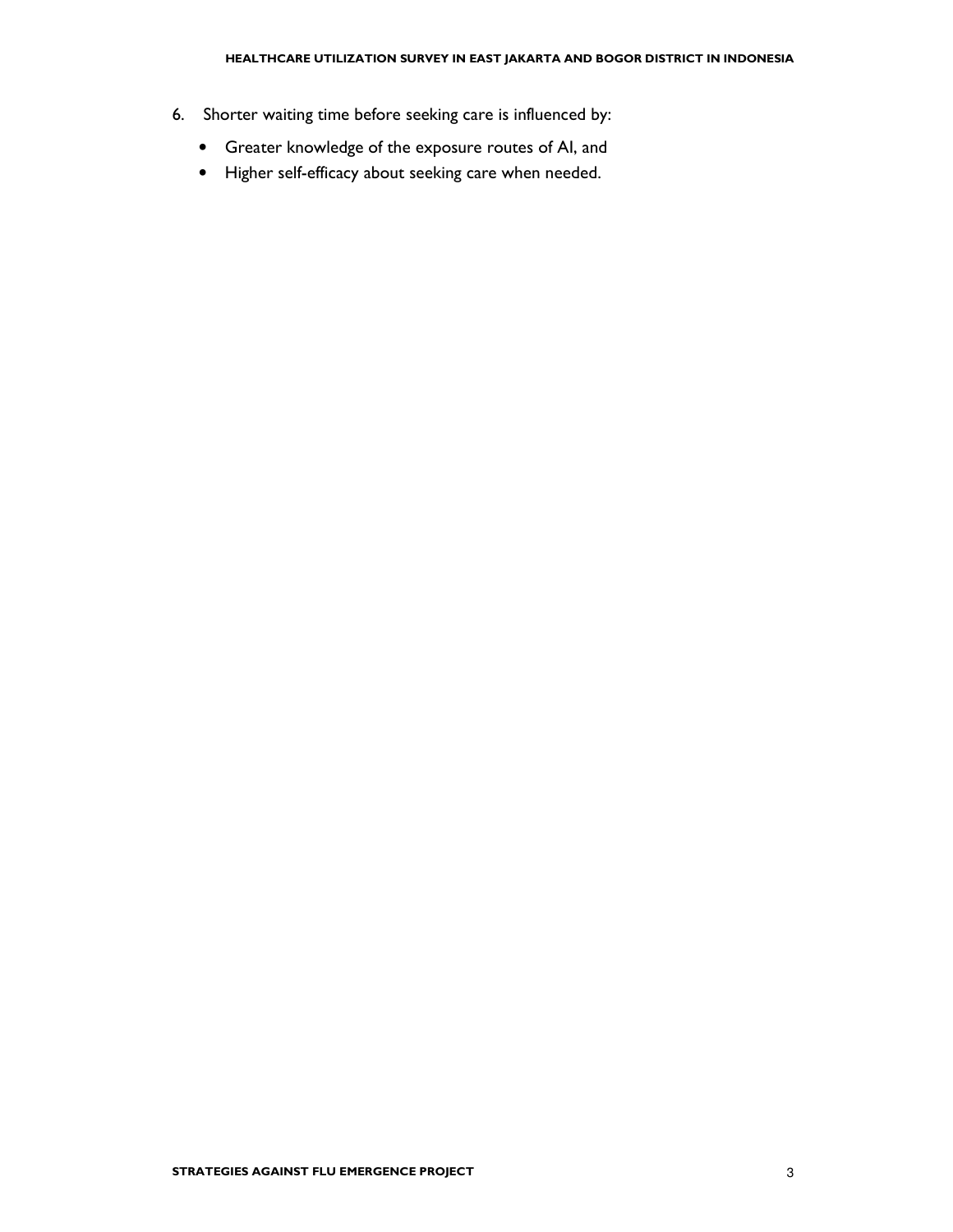# METHODOLOGY

Data collection was accomplished through face-to-face surveys of households in East Jakarta Municipality and in Bogor District, West Java. The survey was administered primarily in the Indonesian language (translated from English). About 60% of the interviews in Bogor were conducted in Sundanese, which is the primary language used there.

#### Study Sites

The study was conducted in East Jakarta Municipality in DKI Jakarta (the national capital), and Bogor District in West Java. In East Jakarta, the study sites consisted of seven sub-districts (Matraman, Pulogadung, Duren Sawit, Kramat Jati, Pasar Rebo, Ciracas and Makasar) where enhanced surveillance sites monitored by CDC Jakarta are located. These surveillance sites include community health centers (puskesmas) in Matraman, Pulogadung, Duren Sawit and Kramat Jati, and six municipal hospitals (Persahabatan, Budi Asih, Pasar Rebo, Harapan Bunda, Islam Pondok Kopi and Haji Pondok Gede).

In Bogor District, seven sub-districts were randomly selected, namely Cijeruk, Cileungsi, Gunung Putri, Citeureup, Ciampea, Cibinong and Rancabungur.

#### Sampling Method

l

To estimate the proportion of East Jakarta residents who had been hospitalized for respiratory illness in the previous 12 months, SAFE and CDC reviewed the literature for similar estimates in different international settings (including Kenya, $^3$  Thailand, $^4$  and Guatemala<sup>5</sup>), and spoke to experts conducting similar activities in Bangladesh and El Salvador. Estimates varied from site to site, and a conservative estimate of 0.7% was selected.

To estimate the proportion of East Jakarta residents who had been hospitalized for respiratory illness (Step 1), SAFE and CDC looked at pneumonia reports posted on the provincial health office website, which details the number of pneumonia cases (used as a surrogate for respiratory illness) admitted to each hospital in the district.

<sup>&</sup>lt;sup>3</sup> See Breiman RF, Olack B, Shultz A, Roder S, Kimani K, Feikin DR, et al., "Healthcare-use for major infectious disease syndromes in an informal settlement in Nairobi, Kenya." J Health Popul Nutr. 2011 Apr; 29(2):123-33.

<sup>4</sup> See Chamany S, Burapat C, Wannachaiwong Y, Limpakarnjanarat K, Premsri N, Zell ER, et al., "Assessing the sensitivity of surveillance for pneumonia in rural Thailand." Southeast Asian J Trop Med Public Health. 2008 May; 39(3):549-56. See also Jordan HT, Prapasiri P, Areerat P, Anand S, Clague B, Sutthirattana S, et al., "A comparison of population-based pneumonia surveillance and health-seeking behavior in two provinces in rural Thailand." Int J Infect Dis. [Comparative Study]. 2009 May; 13(3):355-61.

 $^5$  See Lindblade KA, Johnson AJ, Arvelo W, Zhang X, Jordan HT, Reyes L, et al., "Low usage of government healthcare facilities for acute respiratory infections in Guatemala: implications for influenza surveillance." BMC Public Health. 2011 Nov 24; 11(1):885.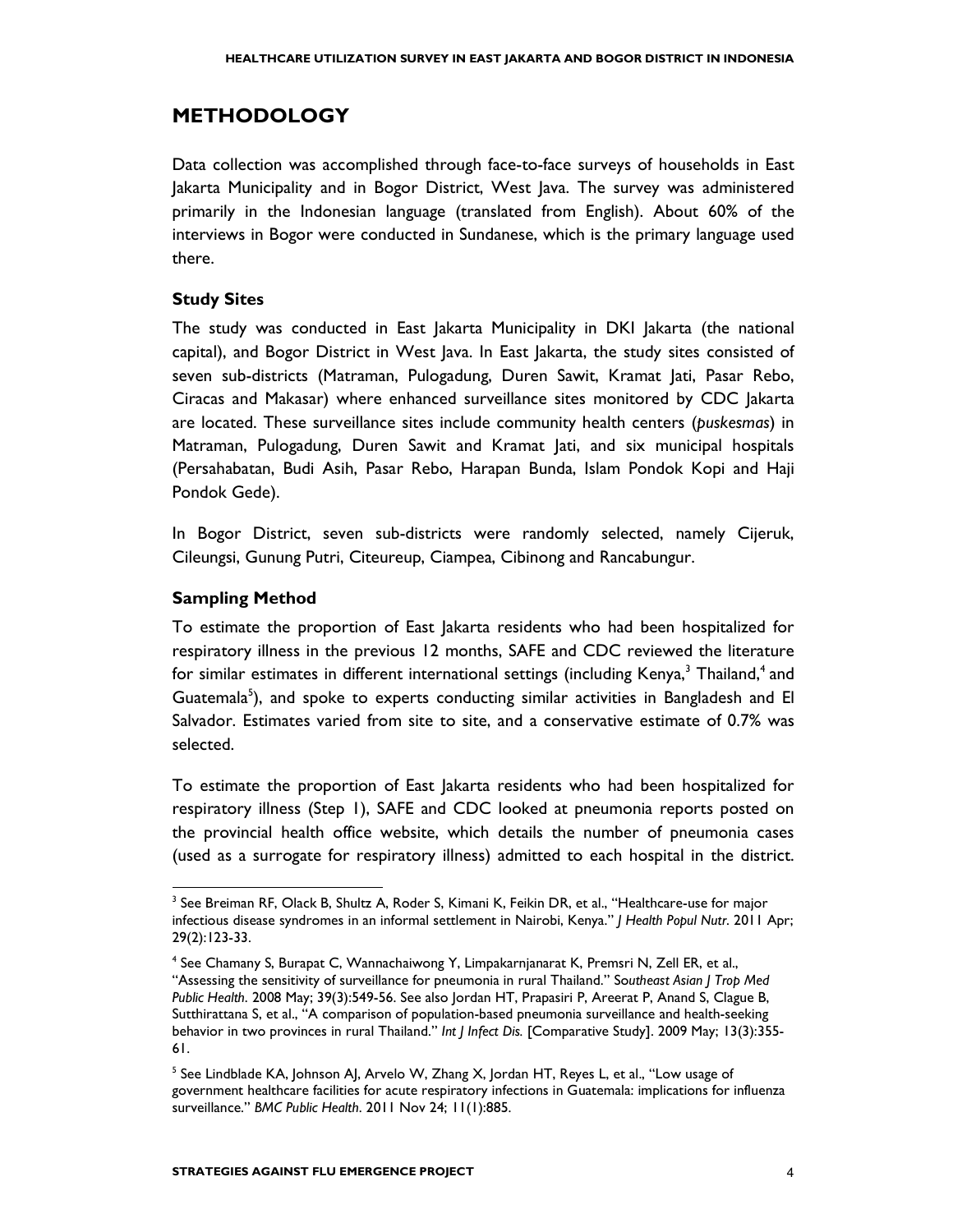The data indicated that 67% of hospitalized pneumonia cases in East Jakarta in the previous 12 months were hospitalized at one of the study sites.

From this information, it was estimated that approximately 0.44% of the residents of East Jakarta had been hospitalized for respiratory illness at one of the study sites (i.e., 67% of 0.7%).

To ensure that the study could detect a prevalence level of at least 0.4% (i.e., expected SARI cases hospitalized in these facilities) and up to 0.7% (the highest value found for SARI cases hospitalized in one of these facilities) with an alpha of 0.05 and power of 0.85, survey data would be needed from 4,997 people

Based on data from the most recent Indonesia Demographic and Health Survey (2007), which indicated an average household size of approximately four, a sample of at least 1,250 households was required.

The resulting sample design is summarized in Figure 1.



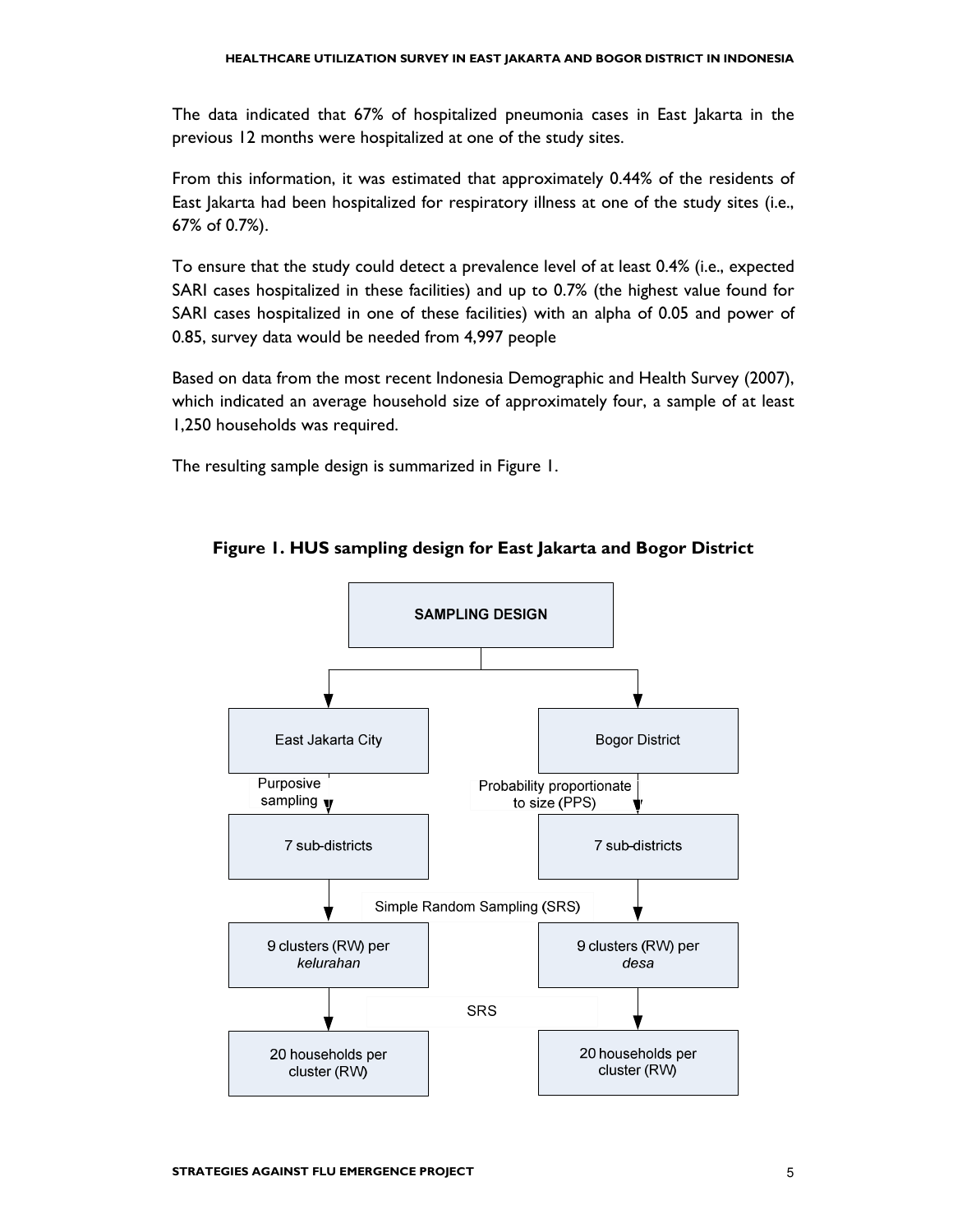In each selected RW (neighborhood ward), a list of households was obtained from the head of the RW or RT (ward subdivision). Lists were validated and adjusted according to field conditions.

In each household, the interviewer asked to speak with the person who was most knowledgeable about the health condition of household members or was the main caregiver for household members.

#### Instrument Development

The instrument was developed in collaboration with USAID Jakarta, CDC Atlanta, CDC Jakarta, WHO Indonesia, and SAFE.

The questionnaire was designed to measure the following:

- frequency of influenza-like illness in the previous two weeks,
- proportion of cases of ILI where people sought care at a healthcare facility,
- frequency of SARI cases (among all members of selected households) in the previous 12 months,
- proportion of SARI cases admitted to any hospital or an enhanced surveillance hospital,
- knowledge of risk factors for human infection with H5N1 virus, including both direct contact with sick or dead poultry and indirect exposure (e.g., from visiting a wet poultry market – commonly referred to as a traditional or live bird market),
- knowledge about human illness with H5N1 virus and healthcare-seeking behavior for family members with ILI and exposure to sick and dying poultry,
- exposure to poultry, including the slaughtering of sick or dying poultry, through animal husbandry practices (for residents who keep live birds), through visits to wet poultry markets and other indirect sources of contact, and through food handling practices with emphasis on handling and preparation of poultry products, and
- media habits, information sources, and exposure to messages related to AI.

The instrument was translated into Indonesian before being pre-tested with sample households in the Cities of Depok and Bogor in December 2011.

Pre-testing of the instrument was conducted by PPK-UI researchers in Cimanggis subdistrict in Depok City and North Bogor sub-district in Bogor City. These two areas were selected based on their similarity to the field sites where data collection was to be conducted, but neither site was used in the study.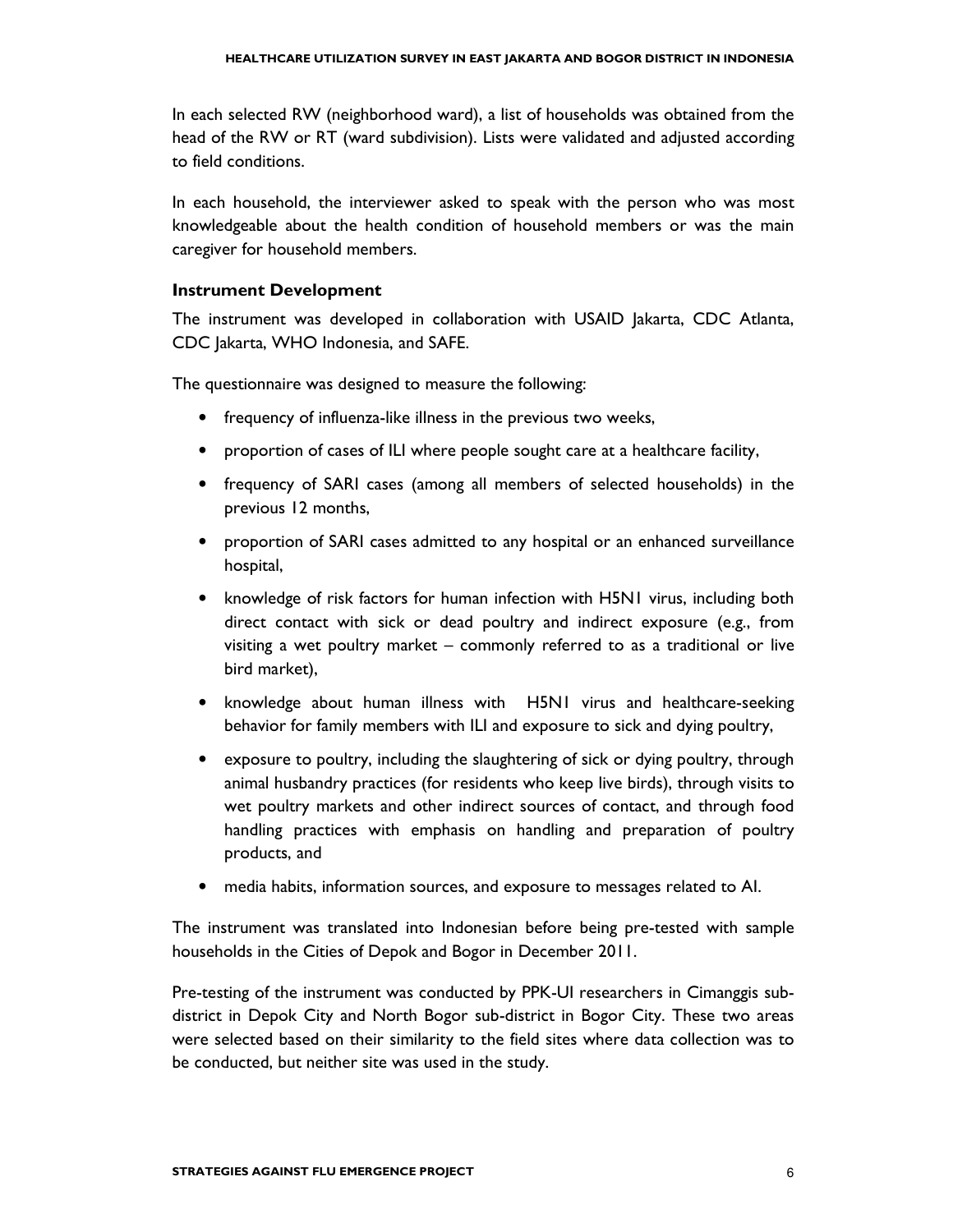Pre-testing was designed to confirm the wording, flow and time spent with each respondent, and to ensure that respondents could answer each question. The pretesting results were then sent to all partners for input. Detailed feedback was obtained from the HUS pre-tests, including suggested revisions to certain questions.

#### Institutional Review of Human Subjects

Prior to data collection activities, SAFE and PPK-UI obtained ethical clearance for survey implementation from the Research Ethics Committee at PPK-UI on December 21, 2011 and from the CDC Atlanta Institutional Review Board on February 8, 2012.

#### Data Collection Management

A three-day training program for field personnel, including field coordinators and interviewers, was conducted on January 24-26, 2012. It was attended by 32 interviewers, four field coordinators, SAFE and CDC Jakarta staff, and researchers from PPK-UI.

Data collection was conducted from February 8 to March 1, 2012. In total, 2,520 respondents were interviewed (1,260 respondents in each region). These households contained a total of 11,328 residents – 5,535 in East Jakarta and 5,793 in West Java, with mean household sizes of 4.4 and 4.6, respectively.

An average of 12% of the households approached refused to participate (19% in East Jakarta Municipality and 4% in Bogor District). Average interview time per respondent was 45 minutes.

Once all completed questionnaires had been checked and edited, field coordinators randomly selected 5% (n=120) of the questionnaires for spot-checking. They revisited the respondents and interviewed them again on key questions, either on the same day or the day after the original interview. The field coordinators identified no major issues or discrepancies.

#### Data Entry Management

Questionnaires were double entered into a database using Epi-Data software. When discrepancies were found, the data were crosschecked against the original questionnaires.

The final dataset contained two weighting variables: population weight and normalized weight. Different methods were applied to obtain the weight values in East Jakarta and Bogor, in line with the sampling design used in each area.

In East Jakarta, the calculation of weights took into account the selection of subdistricts and households in each RW (both using the simple random sampling method).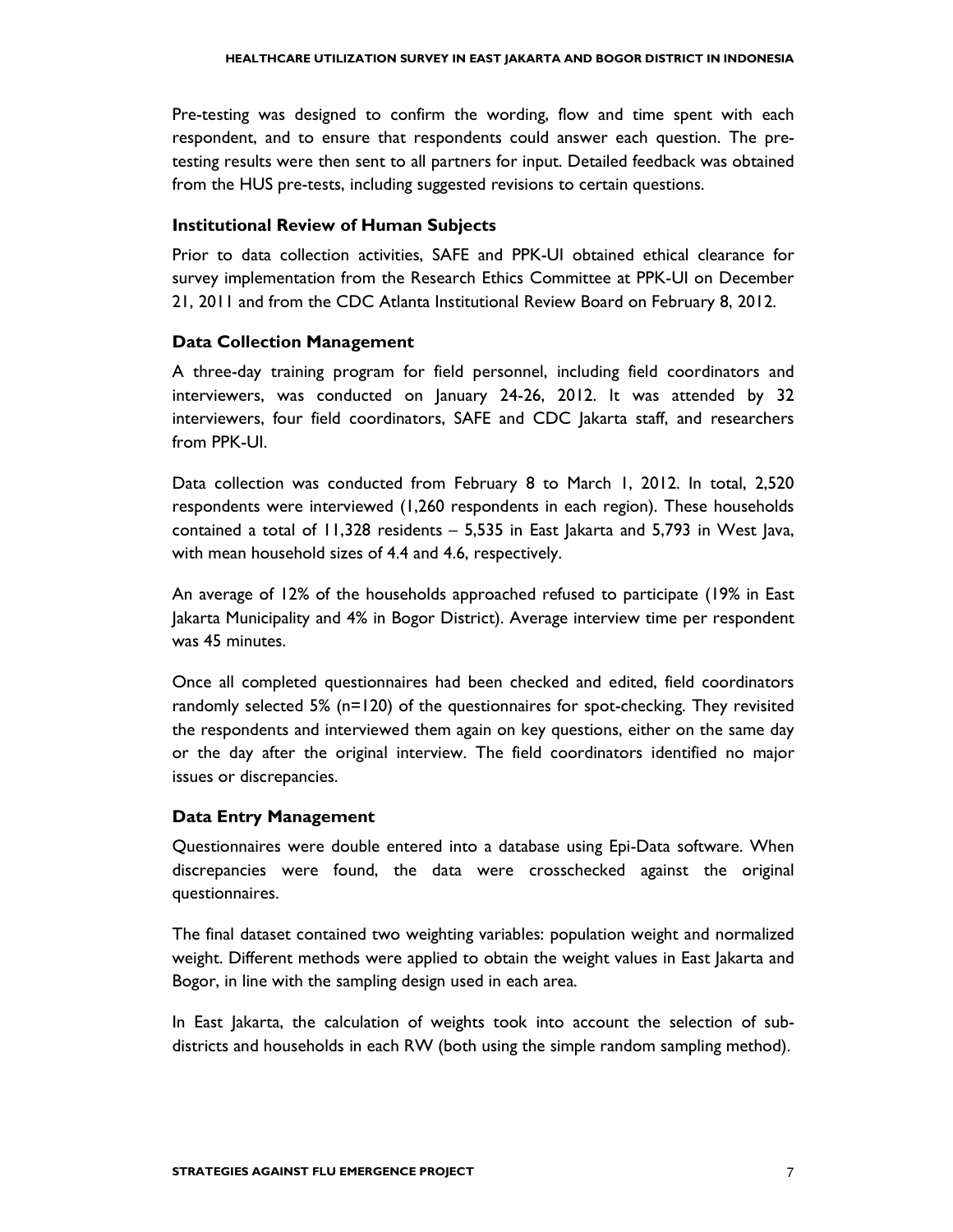In Bogor, the calculation of weights took into account only the selection of households in the RW, since the selection of sub-districts was proportional to the population size in each sub-district (Probability Proportionate to Size (PPS) method).

Where the population weight was used, the weighted proportion reflected the proportion of the total population (N=7,100,632), while the normalized weight reflected the proportion of the total sample (N=2,520). The proportion should be identical whichever weighting method is applied.

The normalized weight was used in the statistical analyses.

### DESCRIPTION OF SAMPLE

#### **Demographics**

Bogor District is more rural than East Jakarta, and the demographic characteristics of respondents reflect this difference (see Table 1).

|                                                                                                                                                          | East<br><b>Jakarta</b><br>$(n=5535)$        | <b>Bogor</b><br>$(n=5793)$                  | <b>Total</b><br>$(n=11328)$                 |
|----------------------------------------------------------------------------------------------------------------------------------------------------------|---------------------------------------------|---------------------------------------------|---------------------------------------------|
| Gender<br>Male                                                                                                                                           | 49.1                                        | 51.3                                        | 50.5                                        |
| Female                                                                                                                                                   | 50.9                                        | 48.7                                        | 49.5                                        |
| <b>Age category</b><br>Under 5<br>$5 - 14$<br>$15-49$<br>Over 50                                                                                         | 8.3<br>17.0<br>54.2<br>20.5                 | 9.9<br>22.0<br>54.7<br>13.3                 | 9.3<br>20.3<br>54.5<br>15.8                 |
| <b>Marital status</b><br>Single<br>Married<br><b>Divorced</b><br>Widowed<br>Separated                                                                    | 46.8<br>47.4<br>0.8<br>4.6<br>0.5           | 49.8<br>45.8<br>IJ<br>3.2<br>0.1            | 48.7<br>46.3<br>1.0<br>3.7<br>0.2           |
| <b>Highest education achieved</b><br>No school<br>Some primary<br>Completed primary<br>Completed lower secondary<br>Completed upper secondary<br>Academy | 12.1<br>12.8<br>12.9<br>14.5<br>35.0<br>5.2 | 17.1<br>21.6<br>28.1<br>14.7<br>14.6<br>1.3 | 15.4<br>18.5<br>22.7<br>14.8<br>21.8<br>2.7 |
| University                                                                                                                                               | 7.1                                         | 2.6                                         | 4.2                                         |

#### Table 1. Household characteristics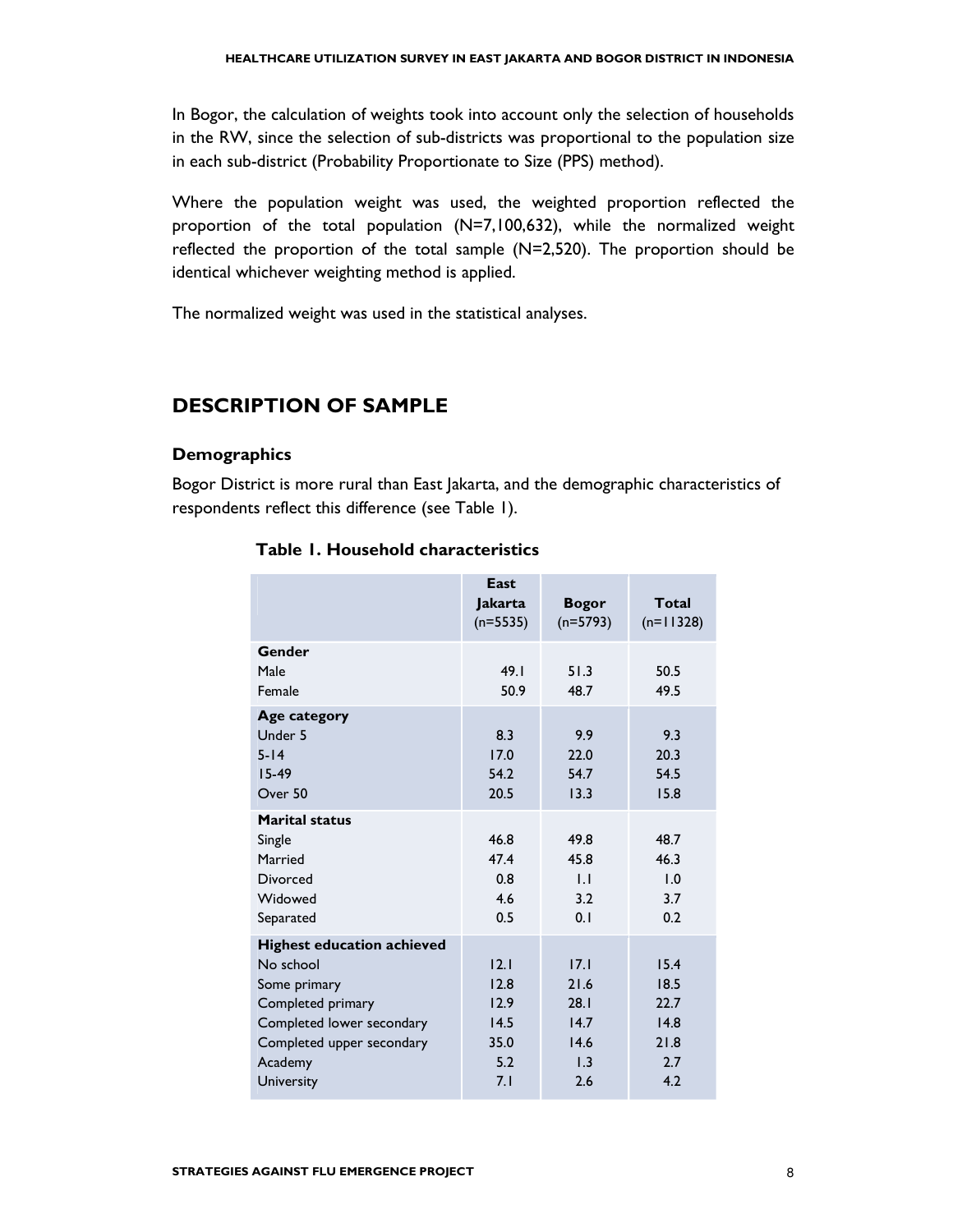Households in East Jakarta were older on average, with fewer members under 14 and more over 50, compared to Bogor. East Jakarta's residents were generally better educated than those in Bogor. Household ownership of physical amenities such as color televisions, motorcycles or automobiles, and washing machines, was used as a proxy for socioeconomic status. Ownership of particular amenities, as well as the total number of household possessions, was higher in East Jakarta than in Bogor (data not shown).

The member of each household who was most knowledgeable about the health of the other family members was interviewed for this study. More than three quarters of respondents were female, with an average age of 45 in East Jakarta and 40 in Bogor District. Over 80% of respondents were married. In East Jakarta, 43% of respondents had completed high school at least, compared to 20% in Bogor District.

#### Hospitalization, Acute Illness and Mortality

Of the entire sample, only 14.9% reported a household member having been hospitalized in the past year. More households in East Jakarta (16.6%) reported a hospitalized member than did households in Bogor (12.5%). The vast majority of hospitalizations were single visits, with only 1% reporting a household member with multiple hospitalizations.

Acute illness that included a fever, cough, chest pains, and/or difficulty breathing or shortness of breath was fairly common in households in the study area. About 27% reported that someone in the household had seen a healthcare provider due to acute illness in the past two weeks. The symptoms that prompted care seeking were predominantly fevers (40%) and coughs (38%). Around 3% mentioned chest pains or difficulty breathing. In about a third of cases, the provider had diagnosed the condition as seasonal flu but almost never performed a test to confirm diagnosis. No confirmed diagnoses of AI were reported in the entire sample.

The households surveyed reported a total of 89 deaths in the past 12 months, equivalent to 3.5% of all households reporting one or more deaths. In only seven cases (less than 0.1%) had the deceased experienced avian influenza-like symptoms, including pneumonia (based on self-reporting). None of the households with multiple deaths reported the symptoms of the deceased being the same.

Of the deceased, 49% were hospitalized within 30 days prior to their death. Of those hospitalized, 95% had sought some other care before being admitted to the hospital.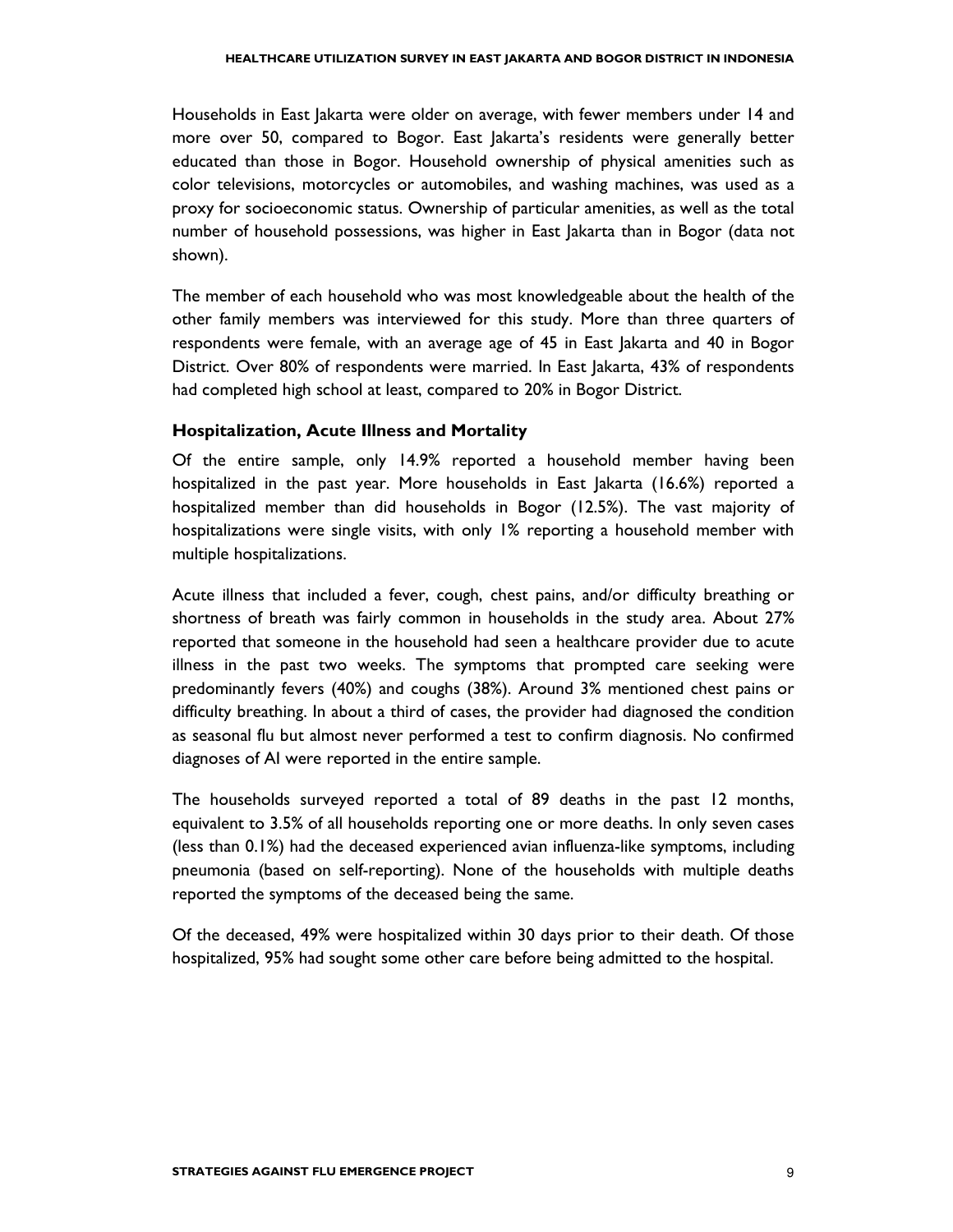### FINDINGS

#### Knowledge and Risk Perception

Nearly all respondents (97.2%) said they had heard of AI, but not all of them were aware that people could be infected (84.4%). Specific knowledge about how AI is transmitted was superficial. When asked to list possible exposure routes, approximately half (47%) recalled that it was transmitted through contact with sick birds, and a third (31%) cited general contact with poultry. A relatively small proportion (13%) said infection was possible through contact with dead chickens. No other mode of transmission was cited by more than 10% of the respondents, although residents in East Jakarta were significantly more likely to mention contact with live chickens and their feces at a wet market, and consuming undercooked eggs.

Recognition of difficulty breathing as a characteristic of AI was very low. Only about 15% of the sample associated difficulty breathing with AI. However, when prompted, they were more likely to correctly identify difficulty breathing and chest congestion as symptoms of AI rather than seasonal influenza. Respondents were more likely to associate coughs, nasal congestion, and sneezing with seasonal influenza. Households did perceive AI to be a more serious illness than seasonal influenza, reporting the risk of death from AI as over twice that of seasonal influenza.

Perceived likelihood of becoming infected with AI was higher among households that sought care in less than 48 hours for fevers and coughs, although this was not significantly different from those who waited longer. Despite not being significant, this higher perception of risk of infection among rapid care seekers supports related findings (see Table 6) that risk perceptions could drive rapid care seeking.

Households where someone had been previously hospitalized with AI-like symptoms were less confident about their ability to protect themselves and their families from AI, perhaps because they have experienced acute illness directly and realize that infection is possible.

#### Care-Seeking Attitudes and Behaviors

Care seeking is defined in this analysis as visiting a healthcare facility (a hospital, clinic or puskesmas, or a doctor, male nurse or midwife at an unspecified facility). Among healthcare facilities, village and sub-district puskesmas were the first choice for healthcare for over half of respondents, with private clinics being preferred by another third of respondents (see Table 2). There was no difference in popularity between public and private hospitals, but these were the first choices of care of a minority of respondents (approximately 15% for each). A quarter of females cited midwives as their preferred source of care.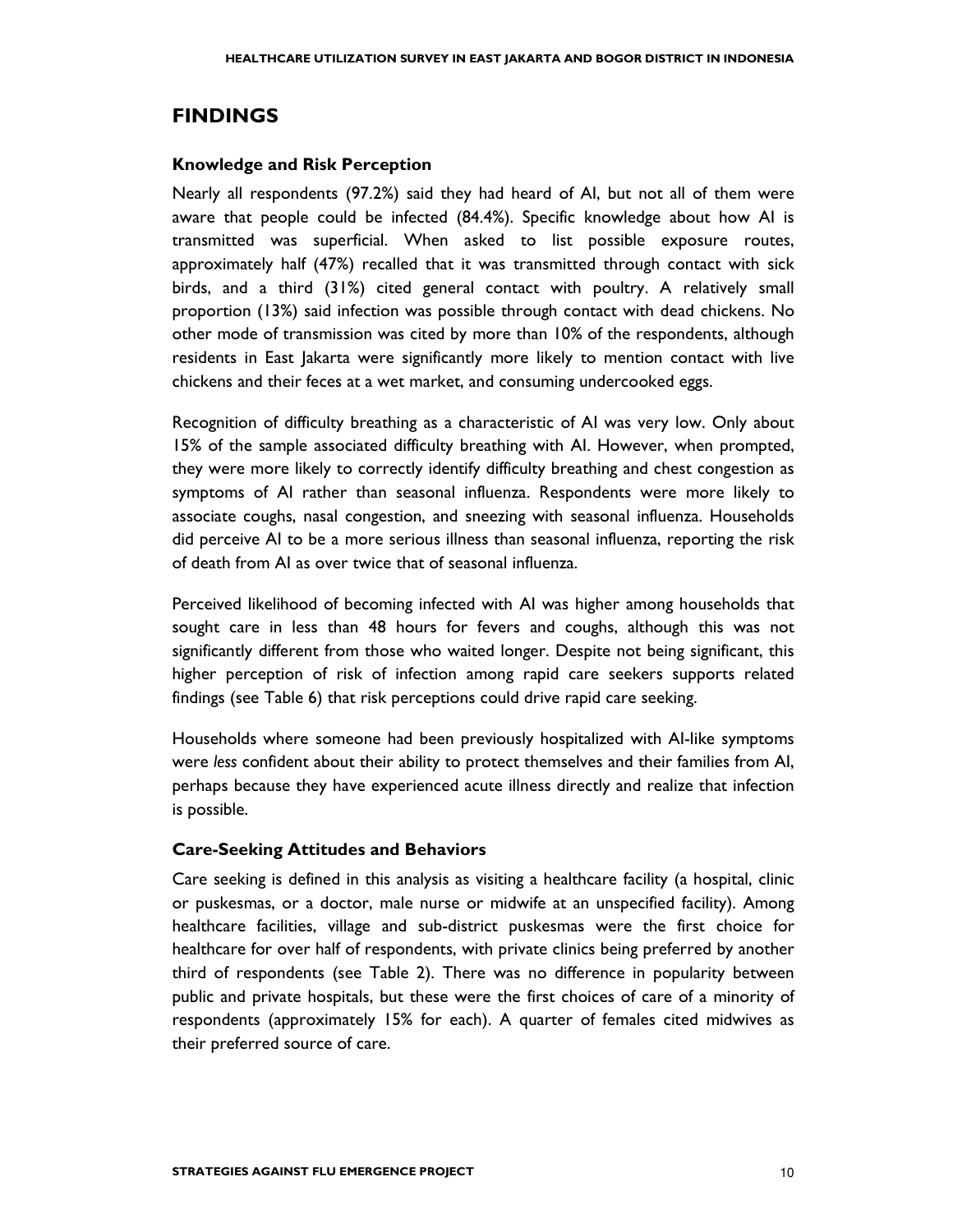|                                     | <b>East Jakarta</b><br>$(n=1260)$ |       | <b>Bogor</b><br>$(n=1260)$ |       | <b>Total</b><br>$(n=2520)$ |       |
|-------------------------------------|-----------------------------------|-------|----------------------------|-------|----------------------------|-------|
|                                     | Men                               | Women | Men                        | Women | Men                        | Women |
| <b>Preferred source of services</b> |                                   |       |                            |       |                            |       |
| Public hospital                     | 27.0                              | 25.2  | 9.6                        | 8.6   | 15.6                       | 14.7  |
| Private hospital                    | 17.8                              | 18.6  | 14.7                       | 15.6  | 15.8                       | 16.7  |
| Sub-district puskesmas              | 25.9                              | 31.5  | 26.3                       | 28.7  | 26.2                       | 29.8  |
| Village hospital                    | 27.2                              | 32.2  | 23.1                       | 30.4  | 24.6                       | 31.0  |
| Other government clinic             | 1.8                               | 0.9   | 0.6                        | 0.8   | 1.1                        | 0.8   |
| Private clinic                      | 44.3                              | 44.3  | 30.9                       | 30.9  | 35.8                       | 35.8  |
| Pharmacy/shop                       | 14.2                              | 11.8  | 9.6                        | 13.9  | 17.0                       | 13.2  |
| Traditional healer/dukun            | 7.9                               | 6.0   | 4.1                        | 6.7   | 5.5                        | 6.5   |
| Midwife                             | 2.4                               | 12.2  | 9.5                        | 30.3  | 6.9                        | 23.7  |
| Doctor (unspecified facility)       | 12.8                              | 10.6  | 21.1                       | 15.7  | 18.0                       | 13.8  |
| Male nurse (unspecified facility)   | 0.7                               | 0.6   | 7.1                        | 4.9   | 4.7                        | 3.3   |
| Never seek care                     | 0.4                               | 0.2   | 1.9                        | 0.9   | 1.3                        | 0.7   |

|  |  |  | Table 2. Type of services used by households |
|--|--|--|----------------------------------------------|
|--|--|--|----------------------------------------------|

Perceived quality, accessibility, and cost were the primary reasons for choosing a particular facility. Respondents in East Jakarta were significantly more likely to select the facility based on the perceived quality of medicine (half of respondents there gave this reason, compared to 28% in Bogor). Waiting time was significantly more important to respondents in East Jakarta (4.1%) than to those in Bogor (0.5%).

Respondents were confident that their healthcare provider could provide proper care for AI (a mean score of 3.76, where 0=disagree and 5=agree with a statement that the healthcare provider was competent). The vast majority (70%) of households reported no barriers to seeking care at a healthcare facility.

However, despite identifying healthcare facilities, perceiving few barriers, and expressing confidence in healthcare providers in case of AI symptoms, many households still declined to seek care for ILI symptoms, including acute symptoms that characterize AI. Among households where a member had suddenly fallen ill with ILI symptoms, more than half chose to self-treat at home or use over-the-counter remedies from a pharmacy. Over 40% chose to self-treat even when the symptoms included shortness of breath.

To explore care-seeking norms, researchers asked what should be done in cases of fever plus cough, and fever, cough plus difficulty breathing. Respondents were more likely to say they should seek care immediately from the puskesmas or doctor if the more severe symptoms occurred. This was true for both themselves and their family members.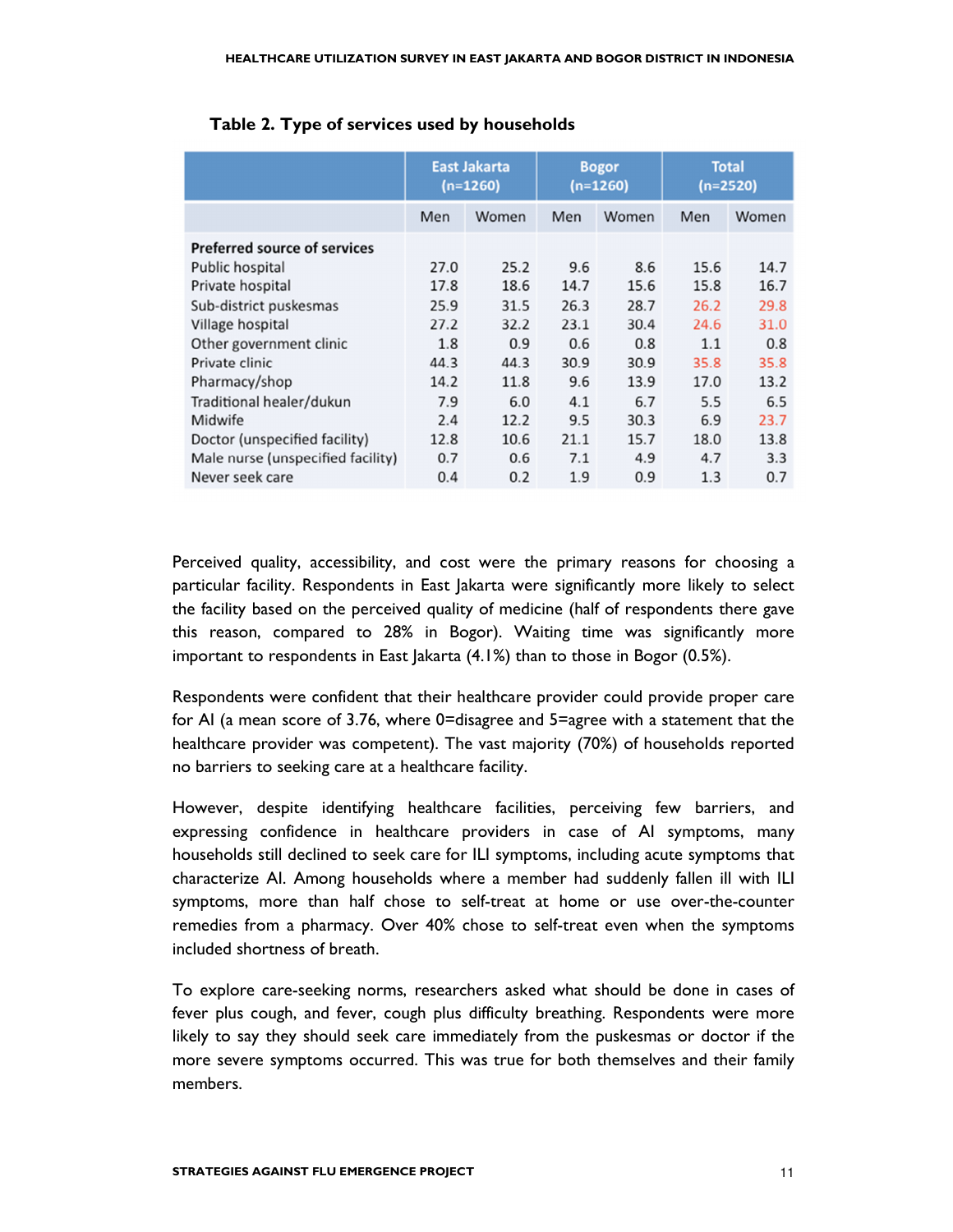There was some evidence of preference for early self-treatment (i.e., giving medicines or fluids at home, seeking a remedy from a pharmacy or dukun – a traditional healer), particularly when the symptoms were less severe. A small proportion of the sample had heard of Tamiflu (12.7%), the trade name for the antiviral oseltamivir. Among these respondents, only 30% thought it would be effective.

Time before seeking care was significantly associated with socioeconomic status; having fewer household goods was associated with significantly longer delays in seeking care (Table 3). Respondents who waited 48 hours or longer to seek care either had slightly lower levels of education or were the most educated (i.e., university graduates), but these results only approached significance  $(p=0.06)$ . Residents of East Jakarta were more likely to seek care within 48 hours of symptoms occurring (85.9%) than residents of Bogor (78.5%), though this difference was not significant.

|                                                     | <b>Sought</b><br>care<br>$48$<br>hours<br>$(n=136)$ | <b>Sought</b><br>care<br>>48<br>hours<br>$(n=30)$ | p    |
|-----------------------------------------------------|-----------------------------------------------------|---------------------------------------------------|------|
| Age (mean)                                          | 39.7                                                | 44.6                                              |      |
| <b>Education</b>                                    |                                                     |                                                   |      |
| <b>None</b>                                         | 6.3                                                 | 4.4                                               | 0.06 |
| Some primary school                                 | 11.2                                                | 32.5                                              |      |
| Primary school                                      | 29.0                                                | 37.6                                              |      |
| Junior high school                                  | 20.3                                                | 8.0                                               |      |
| High school                                         | 22.5                                                | 10.3                                              |      |
| Academy                                             | 7.0                                                 | 0.0                                               |      |
| <b>University</b>                                   | 3.8                                                 | 7.1                                               |      |
| Number of household goods (mean)<br><b>District</b> | 10.3                                                | 8.7                                               | 0.05 |
| East Jakarta (% within district)                    | 85.9                                                | 4.1                                               |      |
| Bogor (% within district)                           | 78.5                                                | 21.5                                              |      |

Table 3. Demographic differences in delays in seeking care for fever/cough

There were significant geographic differences in reasons for choosing not to seek care for fever and cough. When asked why care was not sought for fever, cough and difficulty breathing, the largest proportion of respondents (approximately half) said that they did not think the patient was sick enough to need professional care (see Table 4). Two reasons for not seeking care varied by region. In East Jakarta, more respondents in symptomatic households chose to treat the patient at home (28.7%), compared with about 6% in Bogor. When treatment was not sought, more households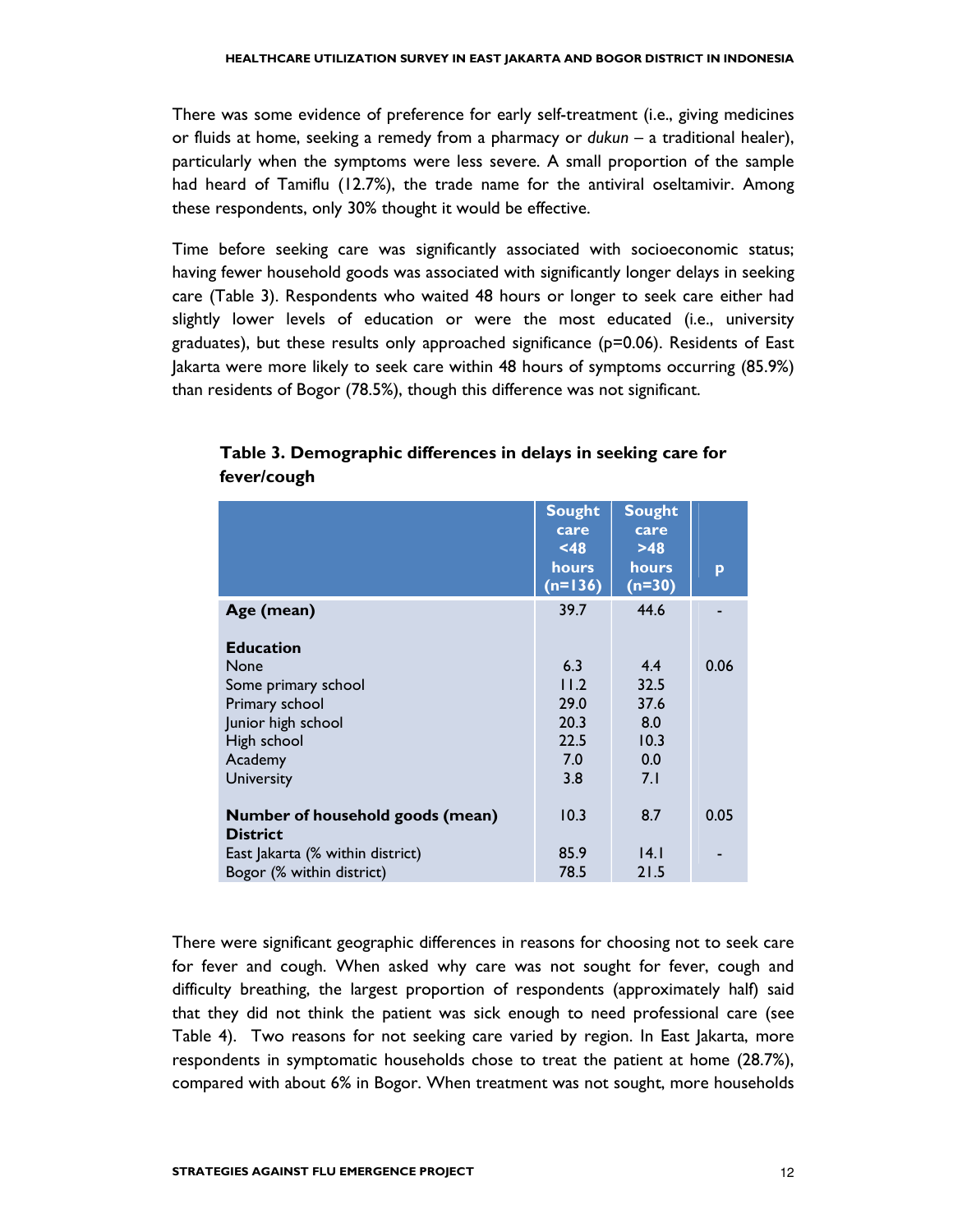in Bogor reported that this was because they could not afford care at a facility (15.7%), compared with only 6% in East Jakarta.

|                                                                       | E. Jakarta<br>$(\%)$ | <b>Bogor</b><br>$(\%)$ | p       |
|-----------------------------------------------------------------------|----------------------|------------------------|---------|
| Reasons for not seeking care at a facility<br>for fever/cough (n=228) |                      |                        |         |
| Did not feel they were sick enough                                    | 54.6                 | 45.5                   |         |
| Received care at home                                                 | 28.7                 | 5.6                    | < 0.001 |
| Felt patient was getting better on their own                          | 22.4                 | 17.2                   |         |
| Too expensive (can't afford)                                          | 5.5                  | 15.7                   | 0.03    |
| Didn't have the time                                                  | 2.9                  | 1.8                    |         |
| No transportation                                                     | 0.0                  | 3.1                    |         |
| Too far to travel                                                     | 1.8                  | 2.4                    |         |
| Patient is too old to seek care                                       | $\mathsf{I}$ .4      | 0.0                    |         |
| Work wouldn't allow it                                                | 0.9                  | 0.0                    |         |
| Nobody to take care of children                                       | 0.0                  | 0.0                    |         |

#### Table 4. Reasons for not seeking care for fever/cough

#### Determinants of Rapid Care Seeking for Avian Influenza

Perceived Severity of AI. When respondents did seek care for a fever or cough, this was usually done quickly. Nearly a quarter of respondents (22.7%) reported waiting less than a day, and an additional 60% sought care within two days (see Table 5). A greater proportion in Bogor delayed seeking care (20.8%, compared with 14% in East Jakarta). Reasons for delaying seeking care were perceptions of low risks (i.e., it is a common illness, and not serious), while a higher perceived risk led to seeking care more quickly (i.e., illness was thought to be dangerous) as did care-seeking norms (i.e., it was deemed important to seek care).

Previous Experience with Symptoms. Previous experience with acute symptoms, especially when combined with urbanicity, determined attitudes about rapid care seeking. Experiencing sudden onset of fever and coughing significantly predicted respondents' recognition of the need for immediate care. Overall, households that had previous experience with sudden fever and coughing were more likely to say that it was best to seek immediate care, compared to households with no previous experience of these symptoms. Mean scores were higher in Bogor than in East Jakarta. Households in East Jakarta that had never experienced sudden fever and coughing were the least likely to agree that it was best to seek immediate care for these symptoms (mean=3.86 on a scale of 0 to 5, where 0=completely disagree and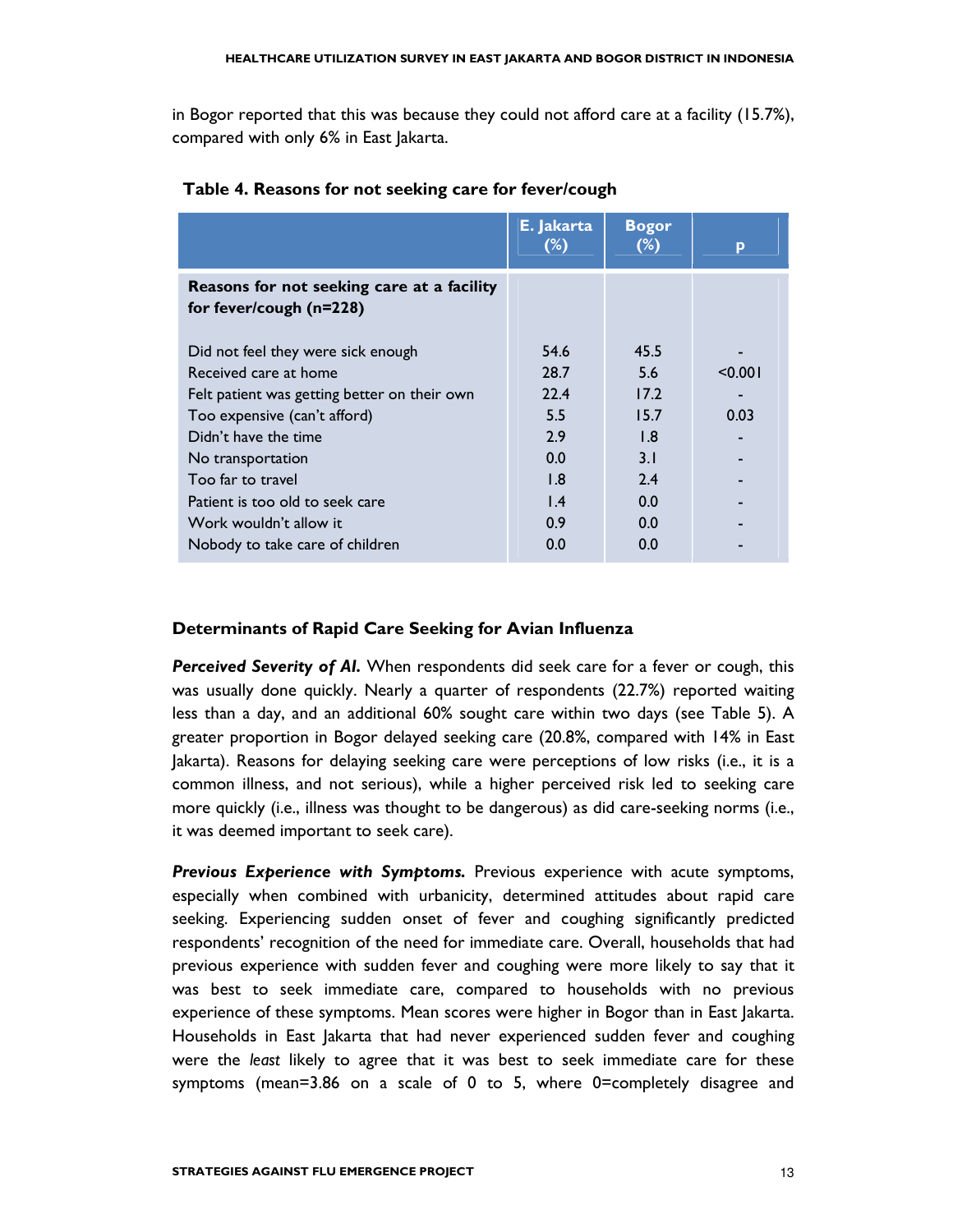5=completely agree), whereas households in Bogor that experienced sudden fever and coughing were most likely to say it was best to seek immediate treatment (mean=4.23).

|                                                                                                | <b>East</b><br><b>Jakarta</b><br>$(n=46)$ | <b>Bogor</b><br>$(n=145)$ | <b>Total</b><br>$(n=166)$ |  |
|------------------------------------------------------------------------------------------------|-------------------------------------------|---------------------------|---------------------------|--|
| How long did you wait?                                                                         |                                           |                           |                           |  |
| Less than one day                                                                              | 24.8                                      | 21.9                      | 22.7                      |  |
| One to two days                                                                                | 61.2                                      | 56.7                      | 60.0                      |  |
| Three to four days                                                                             | 13.4                                      | 19.8                      | 18.0                      |  |
| More than four days                                                                            | 0.6                                       | 1.2                       | 1.1                       |  |
| Why did you wait more than two days?                                                           |                                           |                           |                           |  |
| Did not think it was a serious illness                                                         | 31.5                                      | 31.7                      | 31.6                      |  |
| Thought it was a common illness                                                                | 31.2                                      | 23.3                      | 25.1                      |  |
| Why did you wait less than 2 days?                                                             |                                           |                           |                           |  |
| Thought it was a dangerous disease                                                             | 19.7                                      | 45.6                      | 37.7                      |  |
| Feel it is important to go to facility                                                         | 63.5                                      | 40.6                      | 47.6                      |  |
| Other reasons for waiting more than two days (open response)                                   |                                           |                           |                           |  |
| Tried home/over-the-counter treatment first; illness did not respond after 2-3 days<br>$(n=6)$ |                                           |                           |                           |  |
| Waiting until they had enough money $(n=4)$                                                    |                                           |                           |                           |  |

#### Table 5. Reasons for not seeking care for fever/cough

Logistics (transportation, availability) (n=3) Patient was too young (<6 months old) (n=1)

Recall of AI Messages. Greater recall of messages about AI significantly predicted the likelihood of seeking care quickly in the event of sudden fever, cough, or difficulty breathing. Television and social networks were the primary sources of information about AI. Of those who recalled messages about AI, hygiene and self-protective behaviors were mentioned by over half of respondents (57.2%) followed by burying dead poultry (34.9%). Hearing news reports about AI was reported by about a quarter of the respondents.

Self-Efficacy in Seeking Care. If a household member developed fever, sore throat and difficulty breathing, respondents reported significantly higher likelihood of seeking care among those who have high self-efficacy about seeking care.

Self-efficacy in seeking care when needed was significantly affected by several factors, particularly in Bogor. Bogor residents who expressed greater confidence in their ability to seek care both recognized the severity of AI and knew more about the potential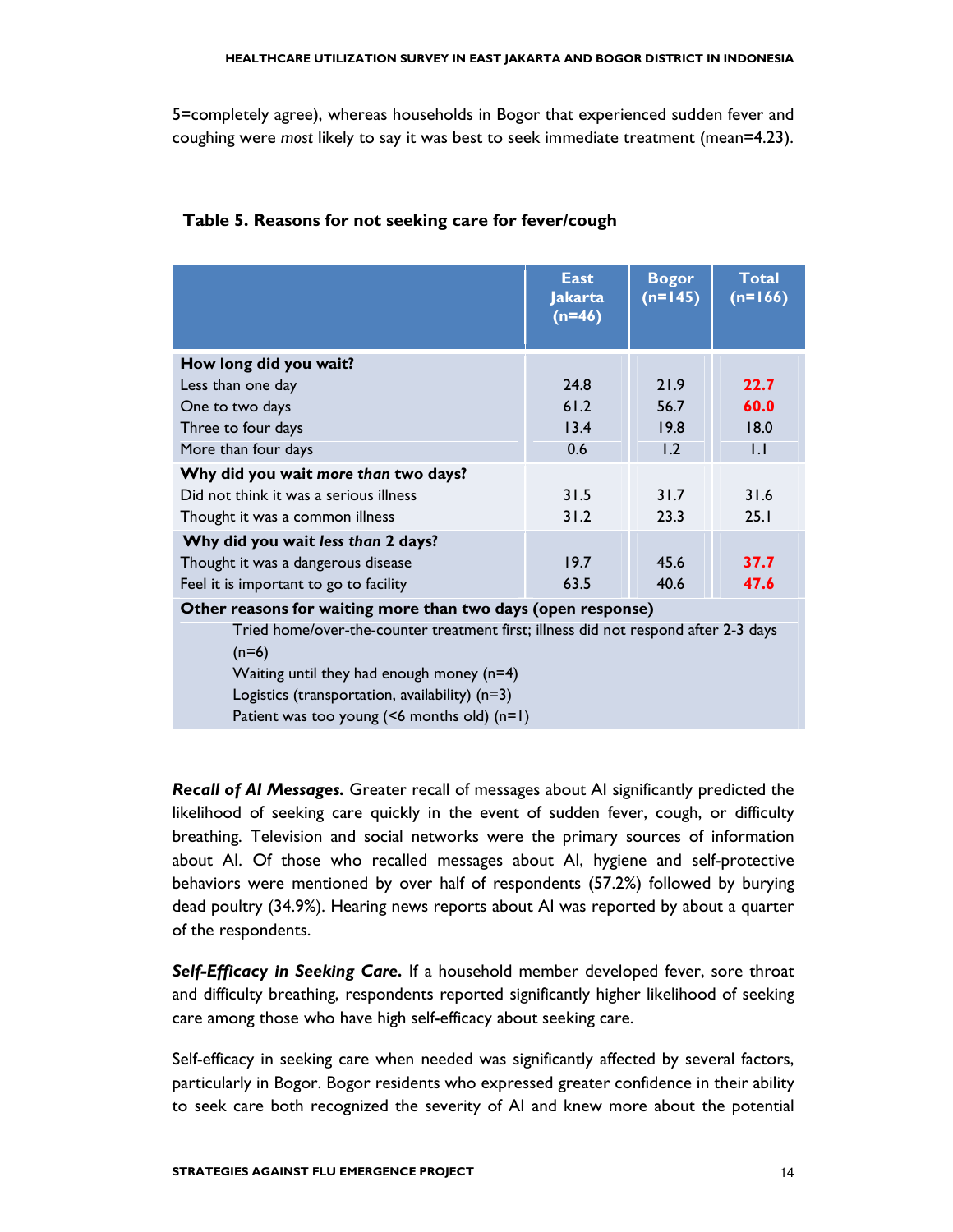routes of exposure. People of lower household wealth (as measured by number of possessions) had lower levels of self-efficacy in seeking care.

High-Risk Poultry-Keeping Practices. Although there were no significant differences in the occurrence of AI by potential sources of exposure, there were significant variations in knowledge of AI, risk perception, and care-seeking outcomes among households with different poultry-keeping practices. These relationships often remained when controlling for indicators of socioeconomic status (i.e., educational level, wealth as indicated by total household goods and district). While household wealth influences the likelihood of protective behaviors such as poultry-keeping practices and care seeking, but it does not appear to be the only factor affecting care seeking.

Although not significant, households that waited more than 48 hours to seek care after experiencing sudden fever or cough correctly identified AI symptoms more often than households that sought care in less than 48 hours and also had a stronger belief that recovery from AI is possible with rapid treatment (see Table 6). That these households did not seek treatment within the recommended 48 hours delete space suggests that they were overly confident about their ability to identify and treat AI, and had decided that their episodes of fever/cough were not a major concern.

#### Table 6. Knowledge of symptoms and risk perceptions among households seeking care for sudden fever/cough, by delay in seeking care

|                                                                                                 | <b>Sought</b><br>care<br>$<$ 48<br>hours<br>$(n=136)$ | <b>Sought</b><br>care<br>$>48$<br><b>hours</b><br>$(n=30)$ | D |
|-------------------------------------------------------------------------------------------------|-------------------------------------------------------|------------------------------------------------------------|---|
| <b>Knowledge of AI Symptoms</b>                                                                 |                                                       |                                                            |   |
| Mention fever OR cough as AI symptoms (%)                                                       | 59.4                                                  | 75.0                                                       |   |
| Mention fever AND cough as AI symptoms (%)                                                      | 12.9                                                  | 23.6                                                       |   |
| Mention fever, cough OR difficulty breathing as AI symptoms (%)                                 | 78.8                                                  | 87.8                                                       |   |
| <b>Risk Perception</b>                                                                          |                                                       |                                                            |   |
| Perceived likelihood of death from AI if infected (mean; 0=highly<br>unlikely, 5=highly likely) | 3.76                                                  | 3.77                                                       |   |
| Perceived likelihood of self/family being infected with AI                                      |                                                       |                                                            |   |
| (mean; 0=highly unlikely, 5=highly likely)                                                      | 1.95                                                  | 1.87                                                       |   |
| Belief that recovery from AI is possible with rapid treatment                                   |                                                       |                                                            |   |
| (mean; 0=strongly disagree, 5=strongly agree)                                                   | 3.42                                                  | 3.95                                                       |   |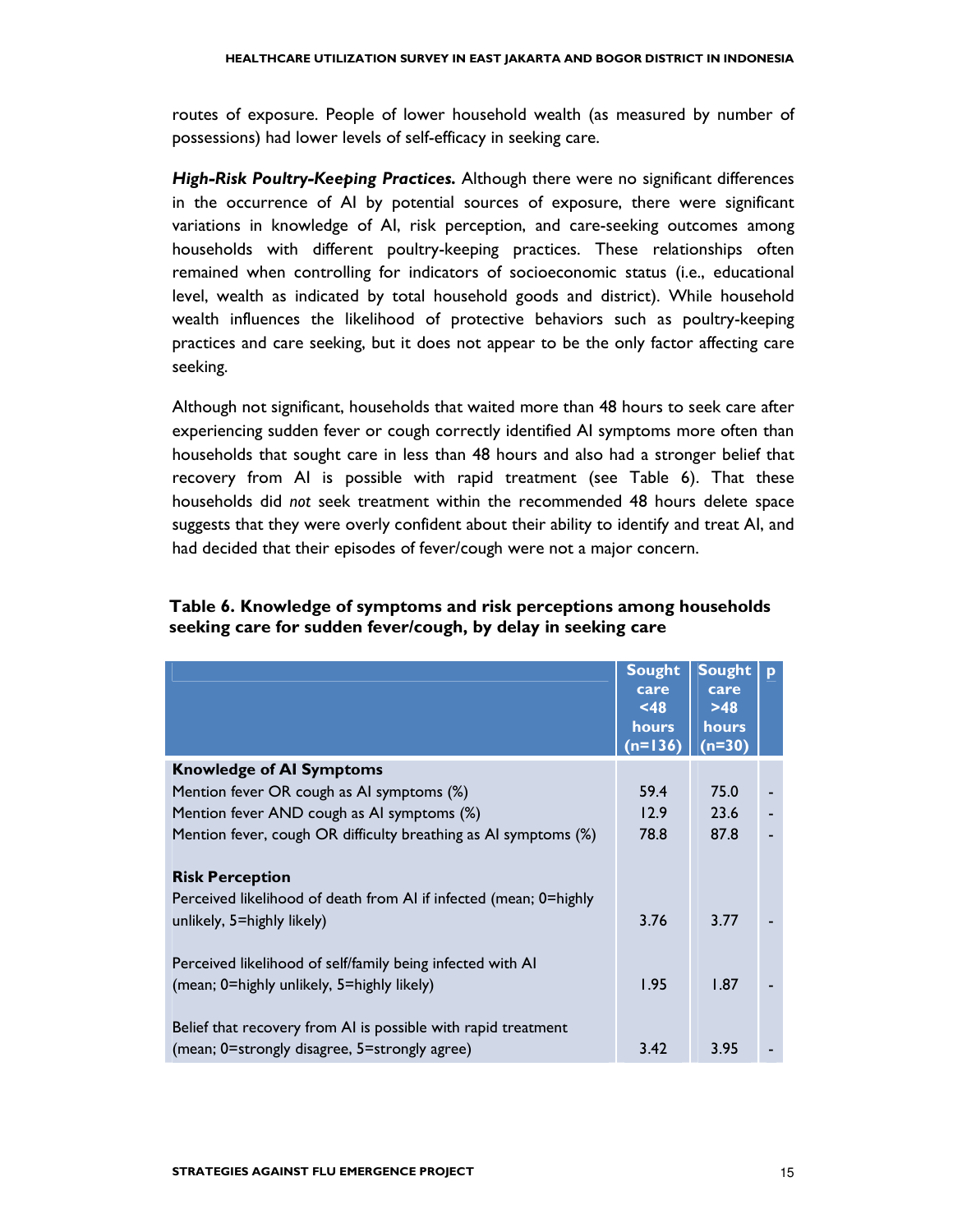In this sample, educational levels and number of household goods were lower among households that owned chickens (the most common type of poultry raised among this sample) compared to households without chickens (p<0.001), as well as among those that allowed poultry to roam freely indoors versus other households that did not allow free indoor roaming of their poultry  $(p<0.001)$ . Socioeconomic status did not vary significantly between households that kept poultry in the household (including caged birds) and those that kept poultry outside the house.

Among households that raised chickens, respondents were less likely to say they would seek care for fever, cough or difficulty breathing even if the patient had been in recent contact with birds or been to the wet market. They were more likely to say they would wait longer to seek care. However, none of these differences was significant after controlling for socioeconomic status.

Further analysis was conducted among households with poultry. Significant differences were found in risk perception, depending on poultry-keeping practices, and regardless of socioeconomic status.

Among all households with poultry (n=617), those that kept their poultry inside were less likely to seek care for a fever or cough than those that kept their poultry outside, even when controlling for wealth, education, and district (p=0.03).Nearly 16% households keeping poultry indoors (15.8%) sought care when a household member had a fever or cough, compared to 45.2% of households keeping poultry outside the home.

These associations were particularly strong in households where poultry were allowed to roam freely inside the household, instead of being caged. These households account for around 30% of all households with poultry. Those who allowed poultry to roam inside the home were:

- Less knowledgeable about some sources of exposure (data not shown),
- Less likely to believe that immediate care seeking for a fever or cough was necessary (see Table 7),
- Less likely to believe they could protect their family and seek necessary care (see Table 7), and
- More likely to rely on traditional treatment (data not shown).

Households that allowed indoor roaming of poultry had significantly weaker belief in the need for immediate treatment for a fever or cough, and were significantly less confident that they could seek treatment when needed. Although the majority of respondents in both groups directly cared for their poultry and therefore had some degree of direct contact (68% with indoor roaming, 77% with no indoor roaming (not shown)), those in households with indoor roaming had lower confidence that they could protect their household from AI (see Table 7). Poultry owners were more likely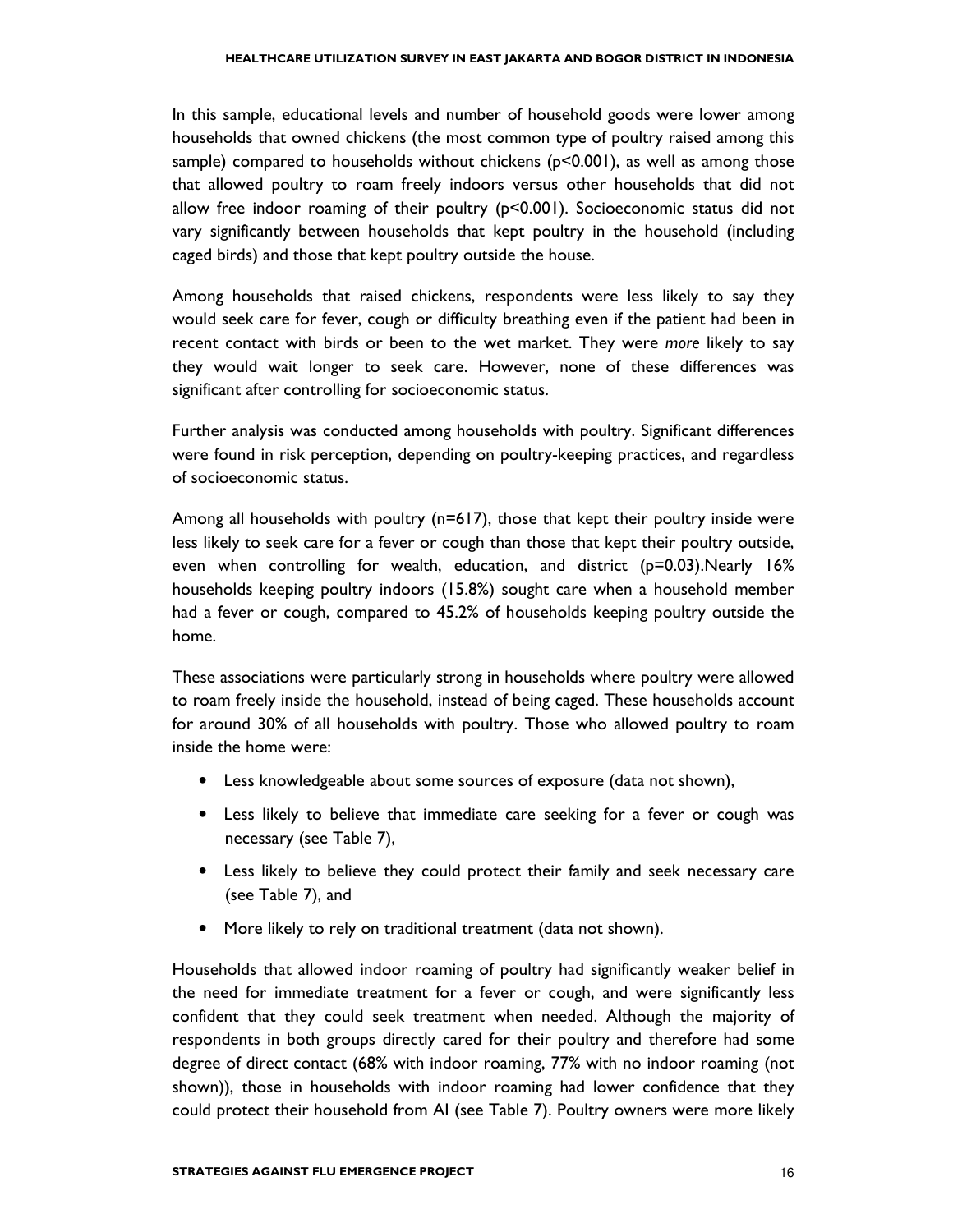to express confidence that they could seek care when needed compared to nonpoultry owners, while those who allow poultry to roam indoors were less confident about seeking care and knowing when to seek care.

#### Table 7. Differences in risk perception and self-efficacy among poultry-owning households, by whether they allow indoor roaming or

|                                                                                                              | <b>Allow</b><br><b>Poultry to</b><br><b>Roam</b><br><b>Indoors</b><br>$(n=156)$ | <b>No</b><br><b>Indoor</b><br><b>Roaming</b><br>$(n=458)$ | p               |
|--------------------------------------------------------------------------------------------------------------|---------------------------------------------------------------------------------|-----------------------------------------------------------|-----------------|
| <b>Risk Perception/Self-Efficacy</b><br>(0=completely disagree; 5=completely agree)                          |                                                                                 |                                                           |                 |
| Belief that immediate treatment is necessary for fever/cough<br>(mean)                                       | 3.82                                                                            | 4.13                                                      | 0.02            |
| Confidence in protecting self/family from AI (mean)<br>Confidence in seeking medical care when needed (mean) | 3.25<br>3.61                                                                    | 3.68<br>3.97                                              | 0.02<br>< 0.001 |

Households that were observed by the researcher to have poultry in the house were more confident than other groups in their ability to recover from AI if brought to the puskesmas quickly. But they were less confident about self-protection, suggesting that they did not think there was much they could do in terms of self-protection, preferring to rely on rapid treatment if they became infected. This group was also more likely to rely on traditional remedies (odds ratio of 17.6, p=0.01, compared to other poultry owners) and less likely to seek any care at all.

# CONCLUSIONS AND RECOMMENDATIONS

#### Changing Reliance on Self-Treatment

The most common responses to sudden onset of fever, cough and tightness of breath were to obtain drugs from the pharmacy (22% overall), medicate and give fluids at home (19% overall, 38% in East Jakarta), or visit a private clinic (16% overall, 22% in East Jakarta). The data suggests a need to discourage over-reliance on self-treatment and encourage appropriate responses to acute events.

The majority of the households sampled (70%) did not feel they faced barriers in obtaining care, but the few who did identify specific barriers mentioned access hours and cost of services. More than half of the sample reported using private clinics and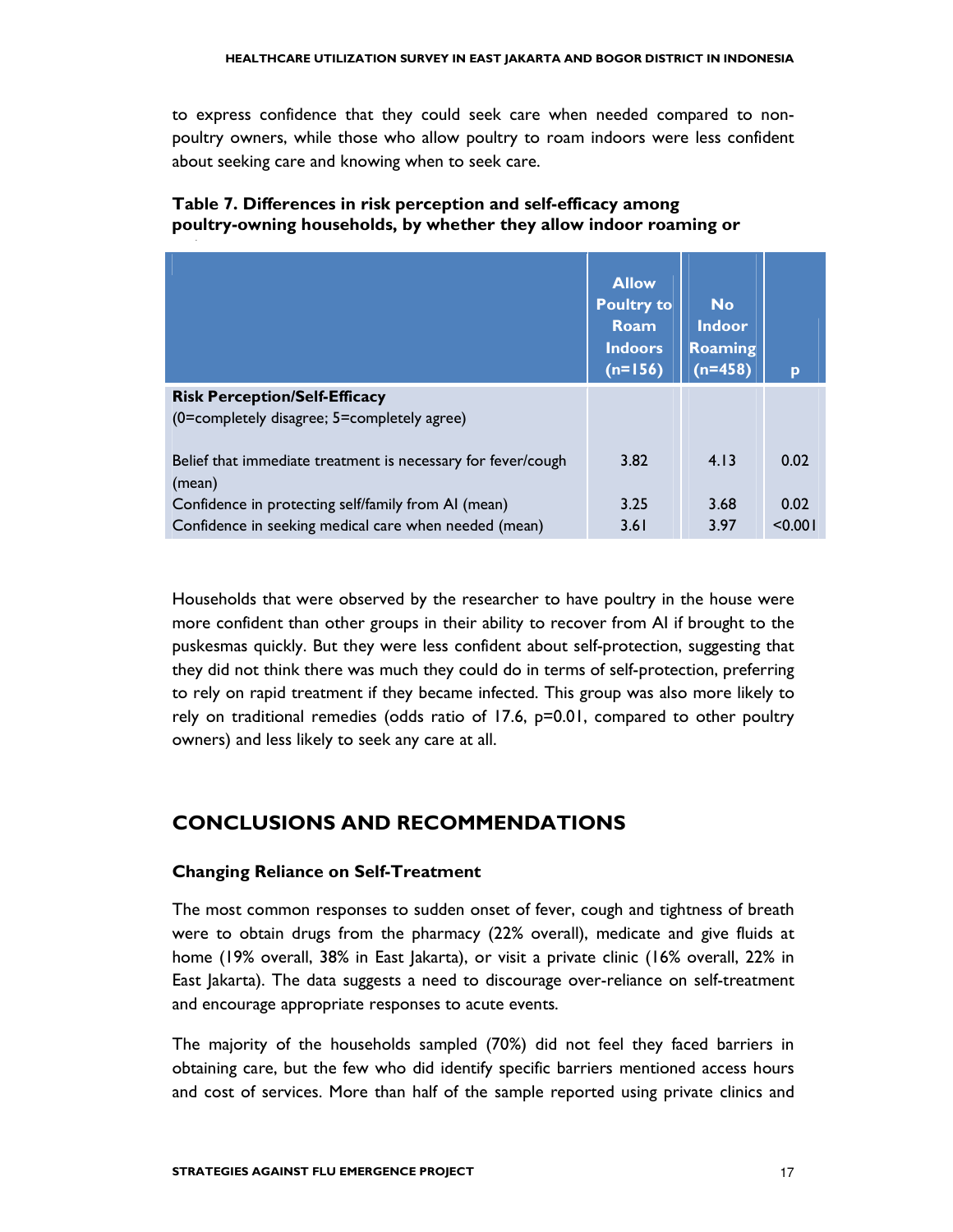private hospitals because they perceived they would provide access to quality care (Table 2), suggesting that promoting sources of quality care for respiratory illness may encourage use of healthcare facilities.

#### Recognizing Exposure Potential

Routine daily exposure to birds is a fact of life in Indonesia, with almost universal exposure to wet market risks among urban households. Most exposures to birds are not considered distinctive or noteworthy, so complacency about the risks associated with birds is common.

As limiting exposure to birds is not feasible, an efficacy-based strategy framed around "living safely with birds" may increase symptom recognition and care seeking. Flagging certain types of exposure (e.g., handling live or slaughtered birds at the wet market) as requiring vigilance could prompt recall and therefore care seeking. Patients should be educated to mention these distinctive types of exposure when seeking care, alongside a complimentary strategy to educate providers to ask about these distinctive types of exposure when seeing clients with respiratory illness.

#### Urban/Rural Variations in Strategy

A number of differences between East Jakarta and Bogor emerged in terms of risk factors and care-seeking behavior. An important messaging focus in East Jakarta should be on risks associated with potential exposure to AI in wet markets, which Jakarta residents rely on for their poultry products. In rural areas like Bogor District, false confidence may stem from constant exposure to birds and greater exposure to outbreaks, which most people survive.

#### Raising Awareness of Care-Seeking Recommendations

General knowledge of AI was high, but knowledge of specific identifying symptoms (i.e., shortness of breath, tightness in chest) was limited. Messaging that highlights symptoms of concern, combined with potential exposure in the past seven days, is recommended. Patients do not need extensive education about biomedical distinctions. Instead, messaging should focus on a few "differences that make a difference". Emphasizing a single symptom may not be best, particularly since acute symptoms often appear later in the illness when treatment may be too late.

Those who perceived AI infection as a serious illness and felt confident in their ability to seek care did so more quickly. Among those who sought care for acute respiratory symptoms, 82% reported seeking care within 48 hours of the onset of illness. Of these individuals, half (and two thirds in East Jakarta) said they sought care because they felt it was important to go to a healthcare facility. This response suggests the need for a